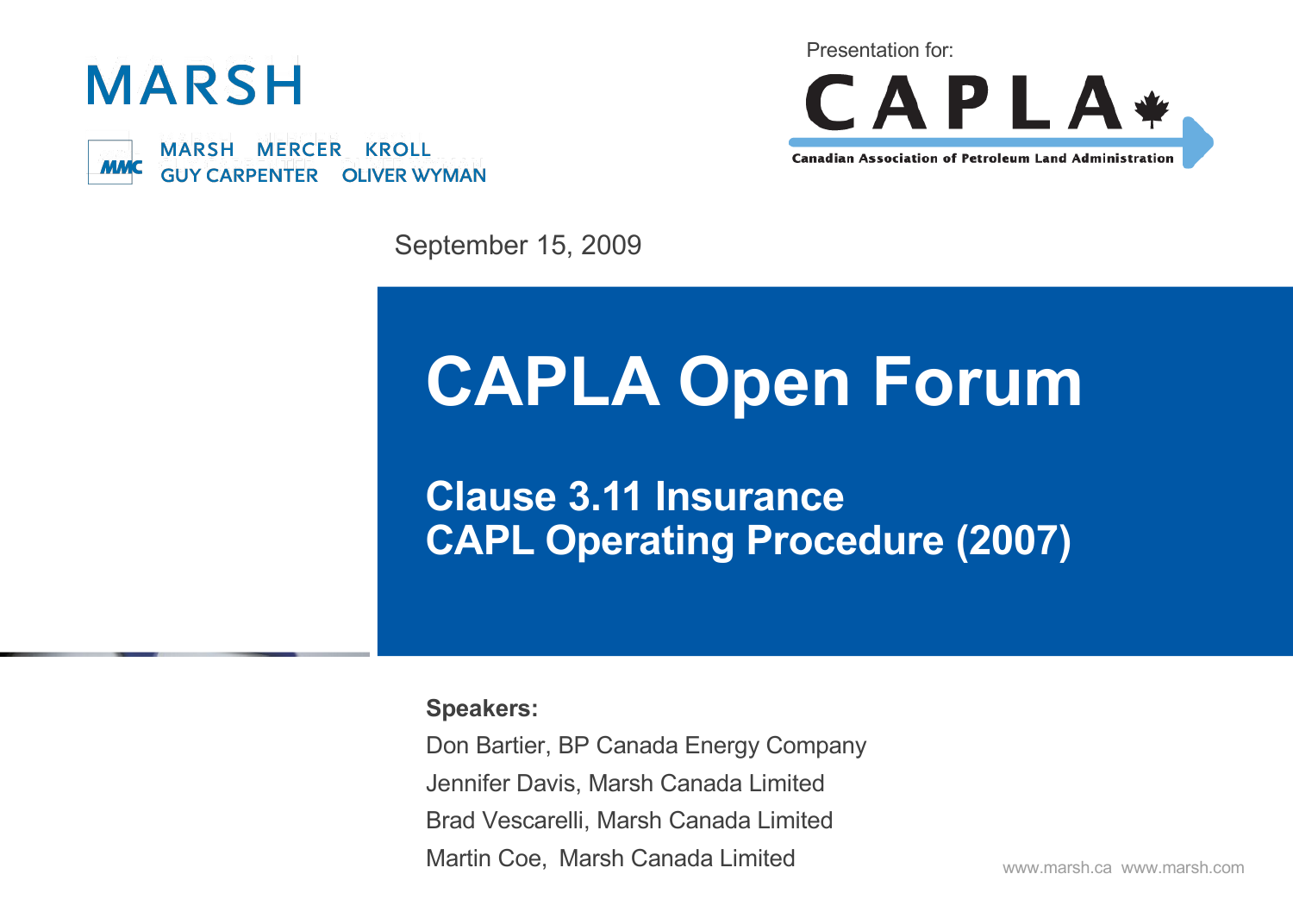# **Clause 3.11 Insurance, CAPL Operating Procedures (2007)** Agenda

- **-** Introduction
- **Safety Moment**
- Case study
- Review of compulsory insurance in Canada
- Insurance required in Alternate (a) (Prescribed Policies to be maintained)
	- Automobile liability insurance
	- □ Commercial general liability insurance
	- Aircraft liability insurance
- Control of well
- Considerations of opting for Alternate (b)
- Conditions required in Clause 3.11
- **Questions**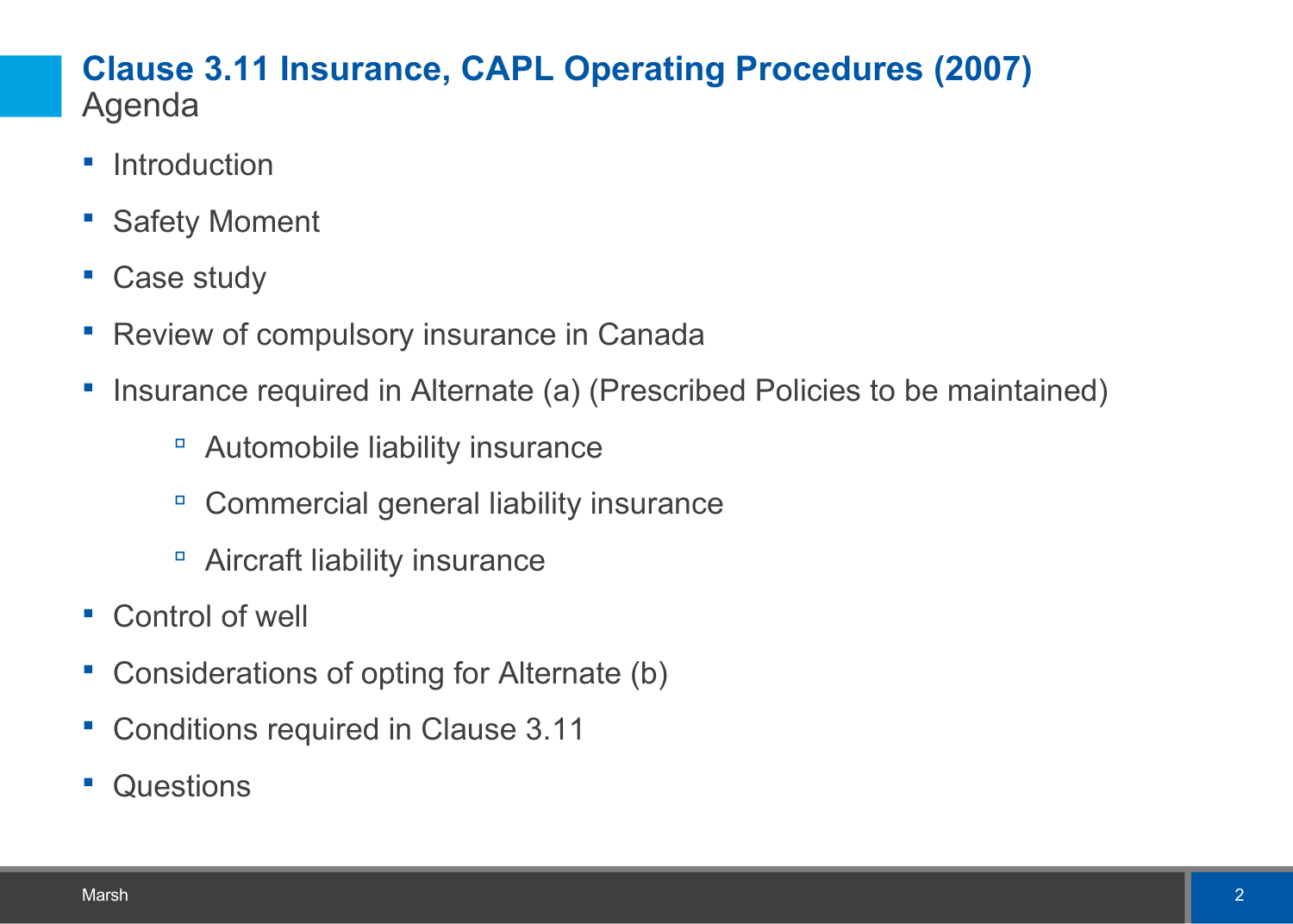# **Clause 3.11 Insurance, CAPL Operating Procedures (2007) Case Study – BP Canada**

- Long term studies show that buying insurance is more expensive than absorbing the losses as they occur
- BP has a healthy balance sheet and can absorb uninsured losses
- BP purchases insurance where agreements (Common Ownership and Operating Agreement (CO&Os), Joint Operating Agreement (JOAs), etc.) call for the operator to purchase for the joint account
- BP preference for Clause 311 is Alternate (b)

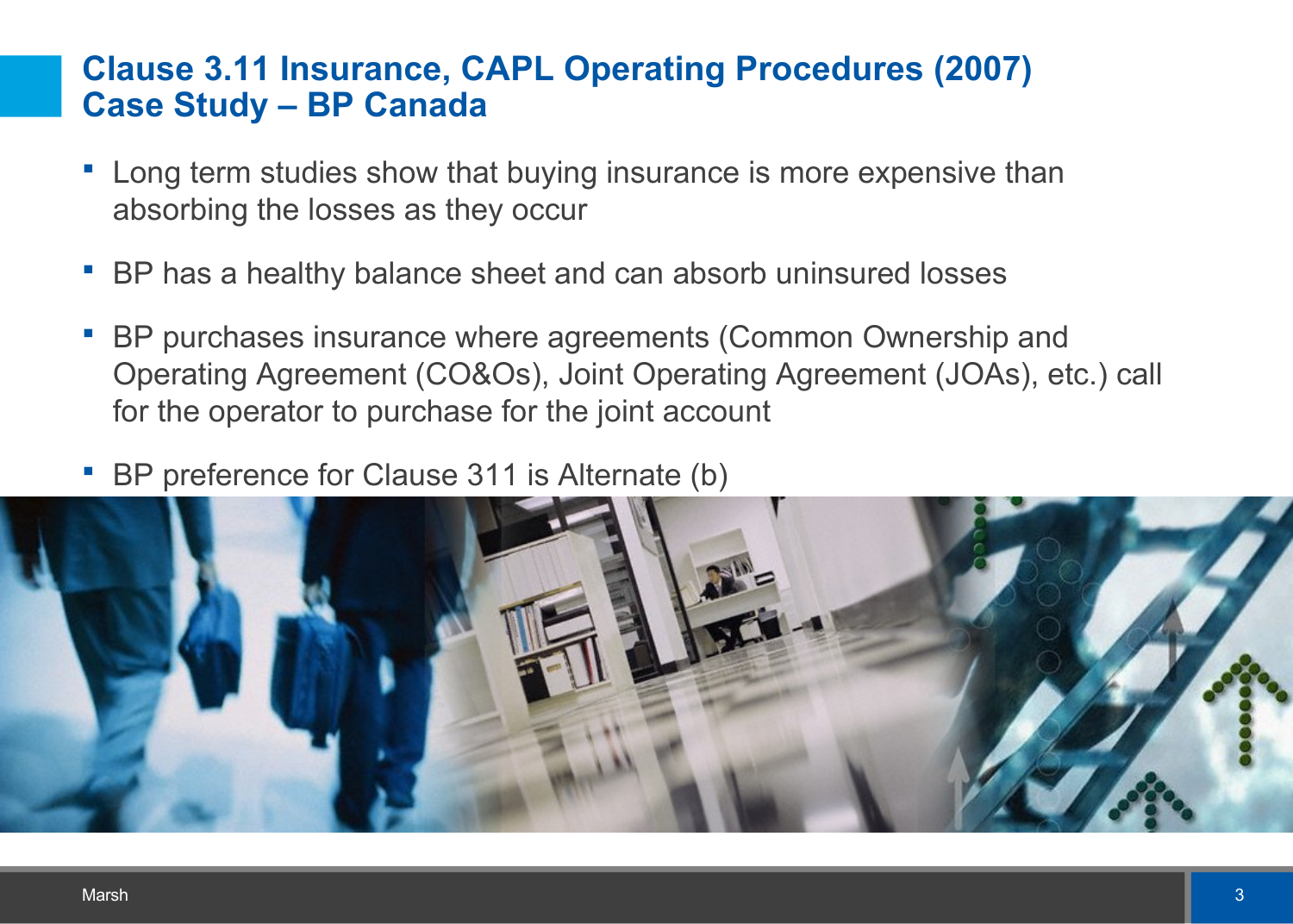# **Clause 3.11 Insurance, CAPL Operating Procedures (2007) Case Study – Unnamed Start Up**

- Board of directors set a policy to insure operations the company has a small reserve that cannot withstand a disaster
- The company has 5 JOAs, 1 CO&O representing 5 operated wells, 5 partner operated wells, one Gas Gathering System (GGS)
- Clause 311: All operated wells have Alternate (a), all partner operated wells have Alternate (b)
	- Insurance purchased from Canadian Petroleum Insurance Exchange (CPIX) that covers:
		- <sup>o</sup> 100% of operated wells
		- □ Company Working Interest (WI) of partner operated wells
		- $\overline{9}$  100% of GGS
- New JOAs: Alternate (a) if operated, Alternate (b) if partner operated (operator preference)

*Referenced: Country Intelligence (AXCO Insurance Information Services Ltd.)*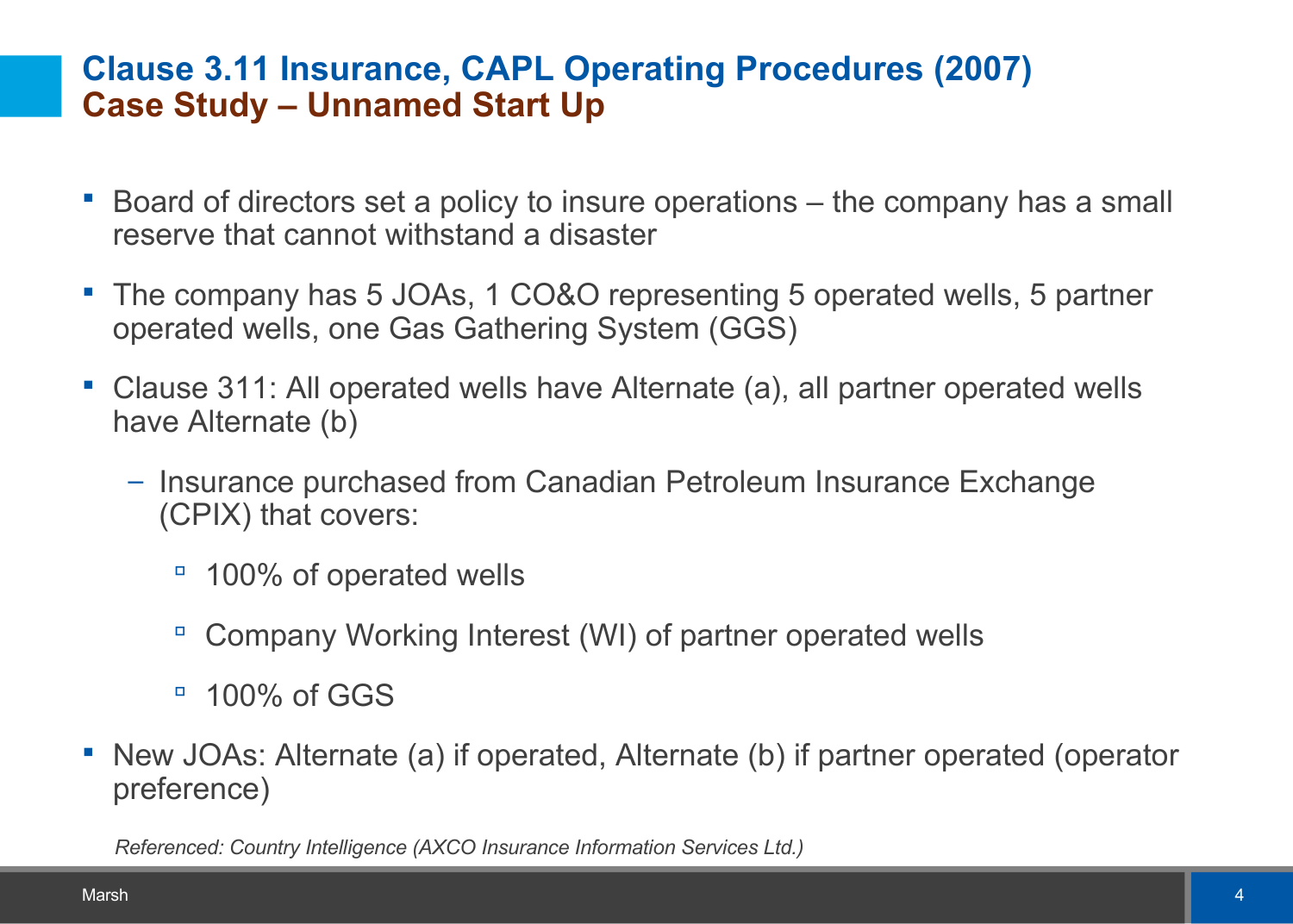### **Clause 3.11 Insurance, CAPL Operating Procedures (2007) Case Study – A or B?**

- <sup>"</sup> "A" No choice you **MUST** buy insurance!
- <sup>"</sup>B" Choice
	- All parties responsible for their own insurance
	- Use your balance sheet, or buy insurance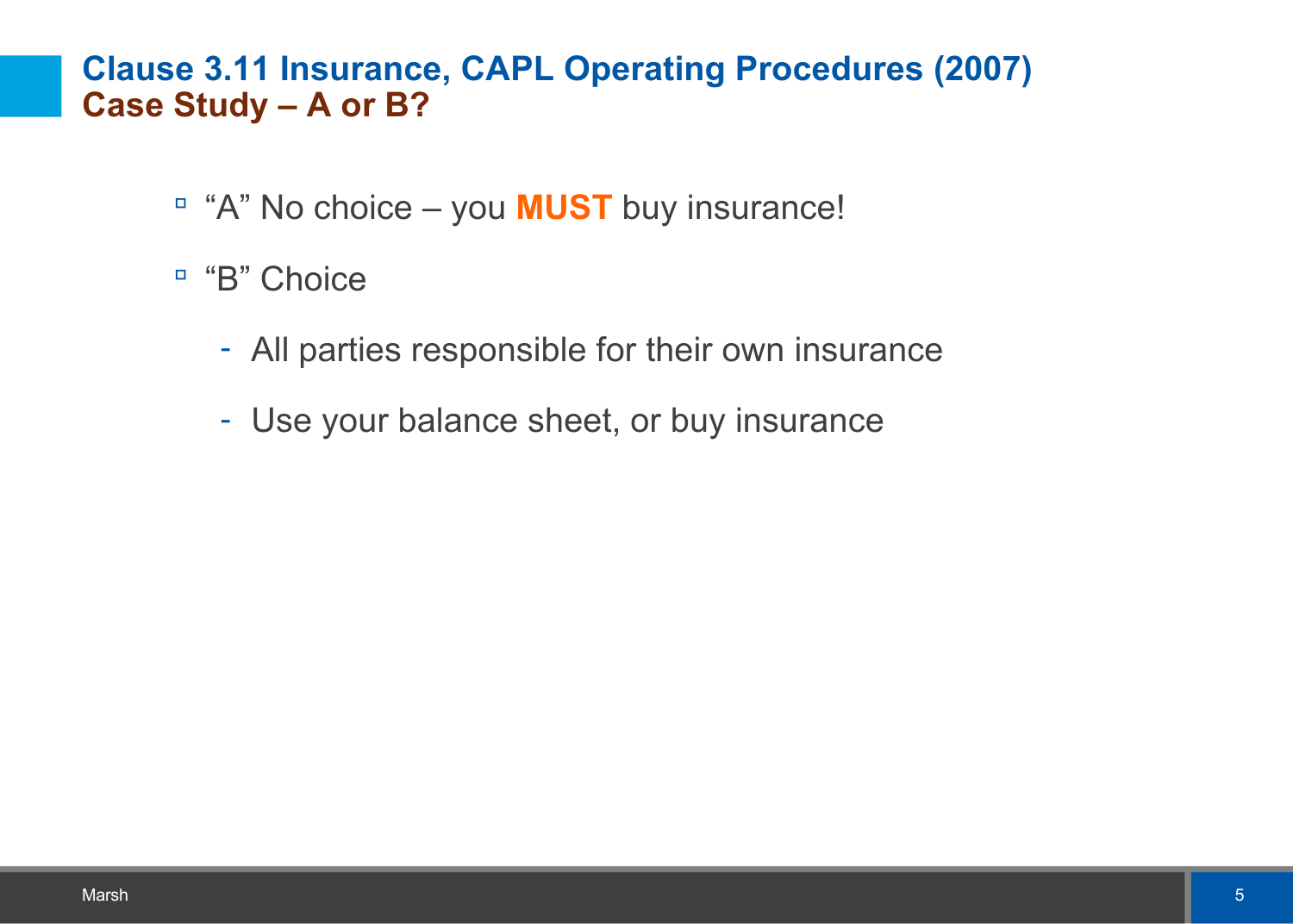# **Clause 3.11 Insurance, CAPL Operating Procedures (2007)** Compulsory Insurance in Canada

- Workers' compensation is mandatory. At present this class is handled by the provincial governments.
- There is compulsory legislation in all provinces for motor third party liability in respect of bodily injury and property damage.
- Aviation liability coverage is required for commercial and private aircraft.
- Obligatory passenger liability insurance for passenger-carrying marine craft, except small vessels, became mandatory from 2004.
- **Professional indemnity insurance is obligatory by law for insurance** brokers and architects in all provinces.
- **There are no compulsory insurances in the life and benefits markets.**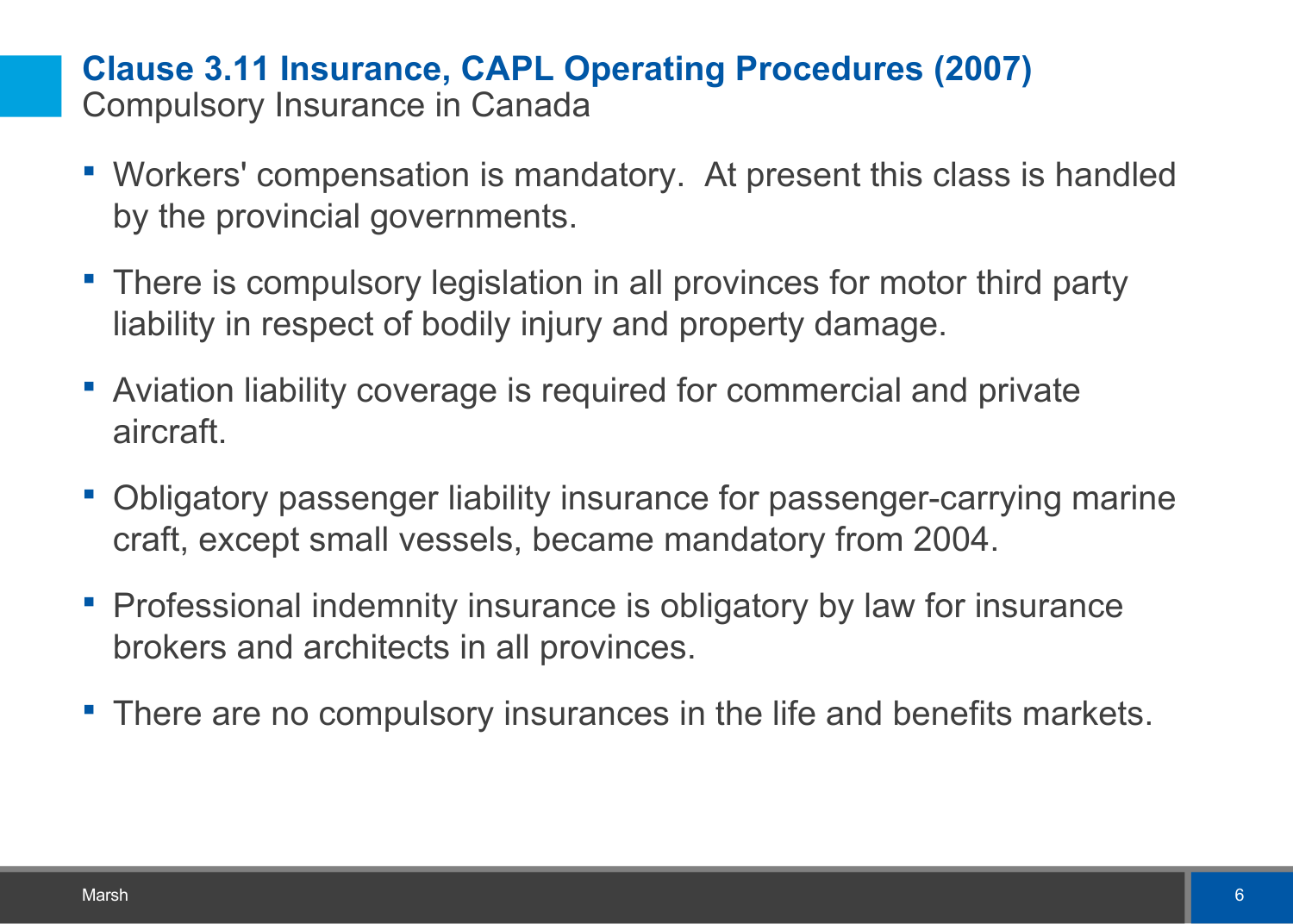### **Clause 3.11 Insurance, CAPL Operating Procedures (2007)** A. Requirements Respecting Personnel

- "… the operator will comply with the requirements of all Employment Insurance, Canada Pension, Workers' Compensation and Occupational Health and Safety legislation…"
- **Employer's Liability/Contingent Employer's Liability**
- Worker's Compensation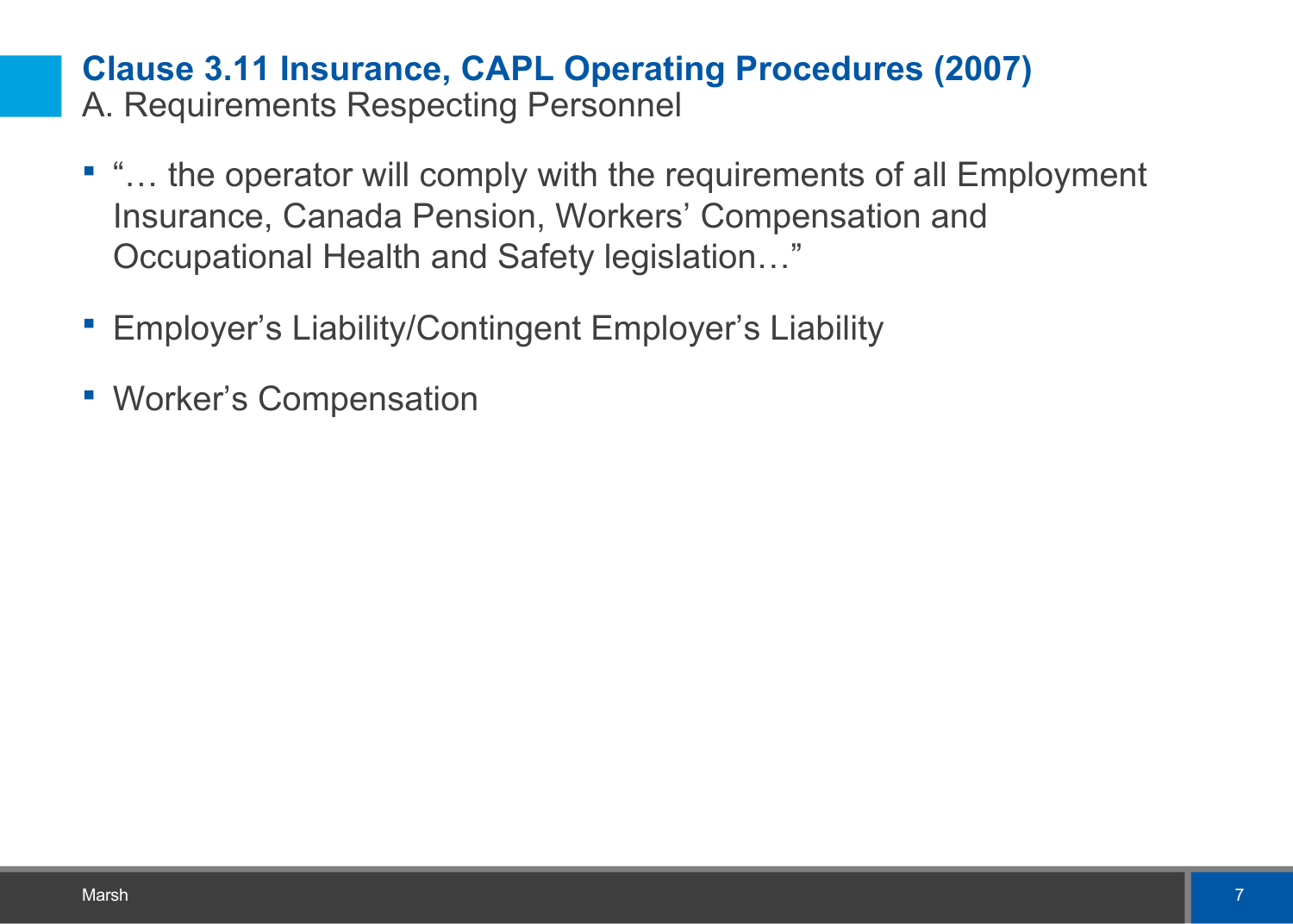# **Workers' Compensation**

- Workers' compensation is a social obligation, expressed as legislation, imposed on and funded by employers in exchange for a nonconfrontational employment climate
- Canada A monopoly function of the provincial governments However, where an organization is not a mandatory industry (i.e. not subject to the law), private insurance with the same benefits as workers' compensation can sometimes be purchased as part of a general liability insurance policy.
- United States Either state-funded, private insurer or "qualified selfinsurer"
	- Each state determines its own legal structure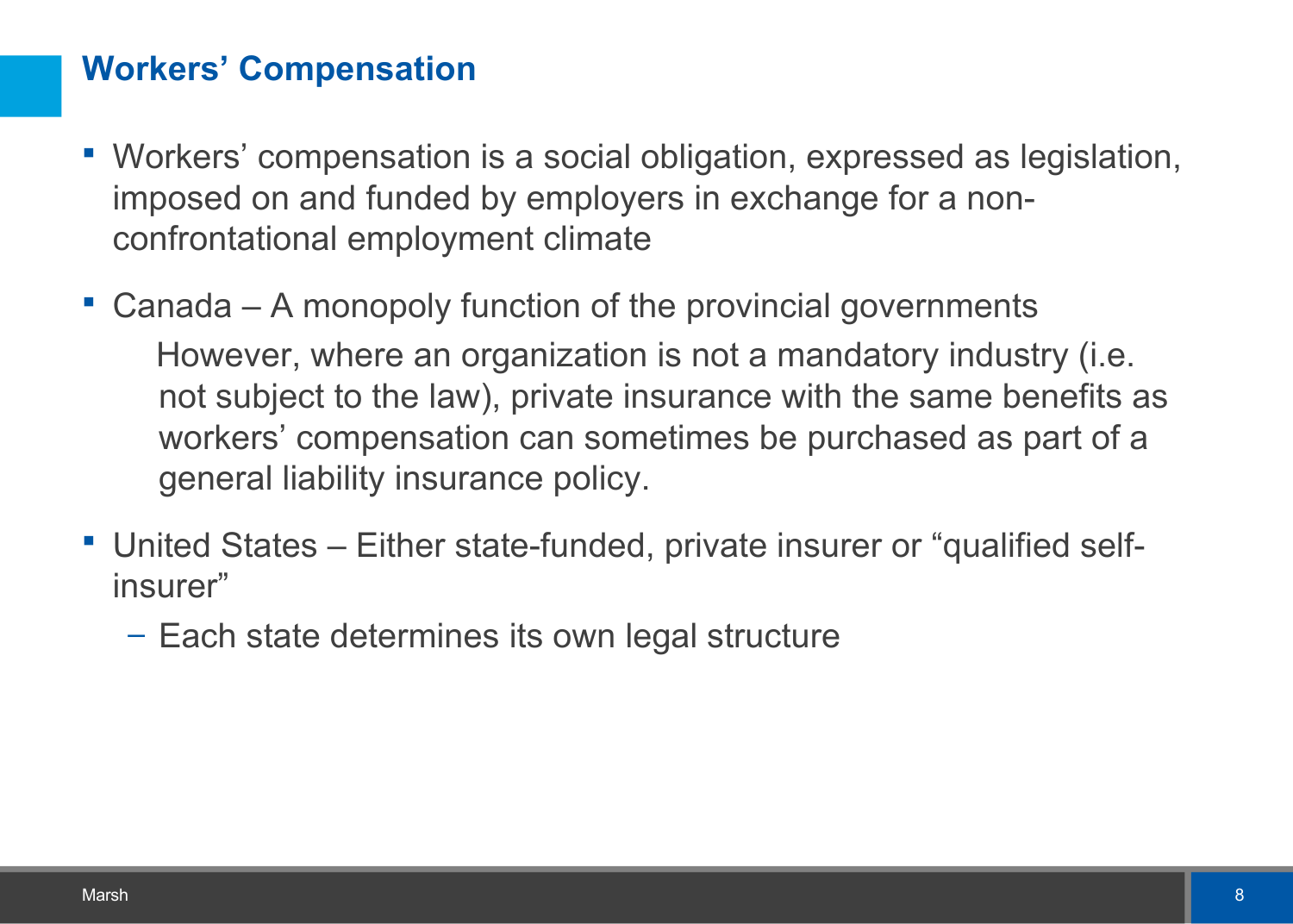# **Clause 3.11 Insurance, CAPL Operating Procedures (2007)** C. Required Insurance, Alternate (a) Prescribed Policies to be **Maintained**

- (i) Automobile Liability Insurance
	- All motor vehicles, snowcraft and all terrain vehicles, owned or non-owned, operated or licensed by the operator
	- Bodily injury, death, and property damage limit of \$5,000,000 per occurrence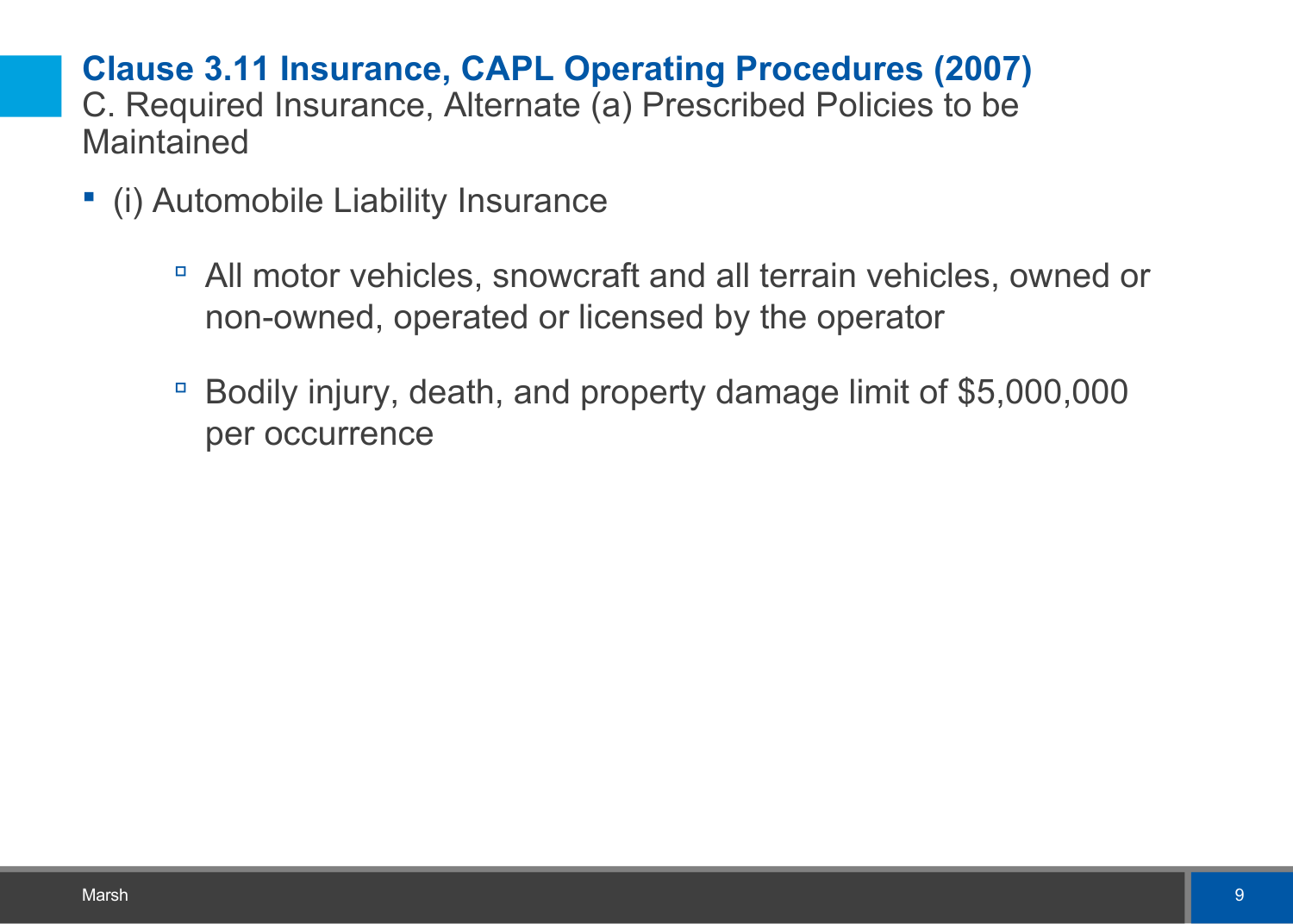#### **Automobile Insurance Provincial vs. Private Insurance**

- **"Provincial" insurance means that the provincial government is the** sole provider for primary coverage
	- Excess coverage can be bought from private insurers
- **"Private" insurance means that the providers are "for-profit" insurance** companies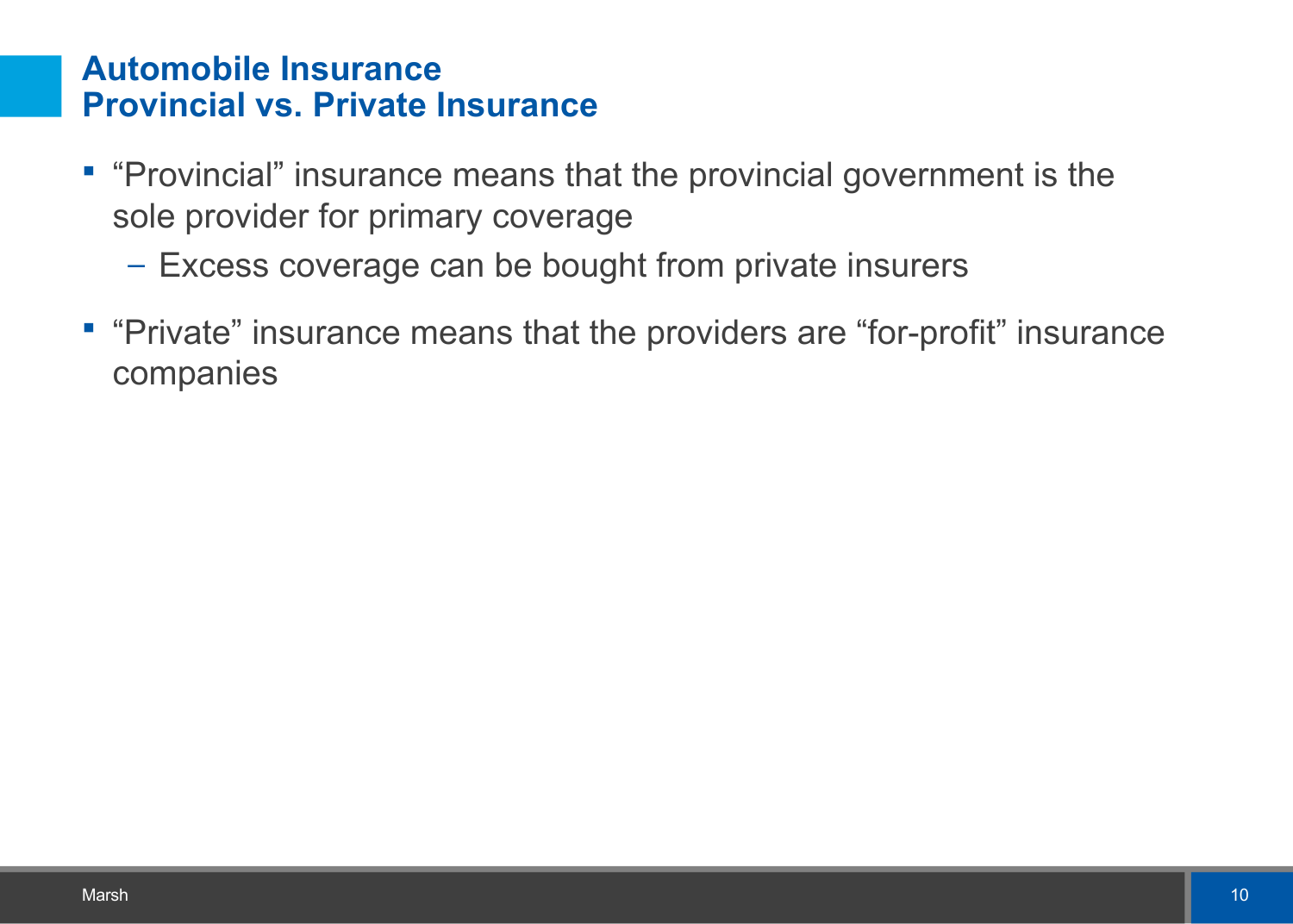## **Automobile Insurance Minimum Liability Limits**



**\$200,000 in all provinces except Quebec, which is \$50,000, property damage only**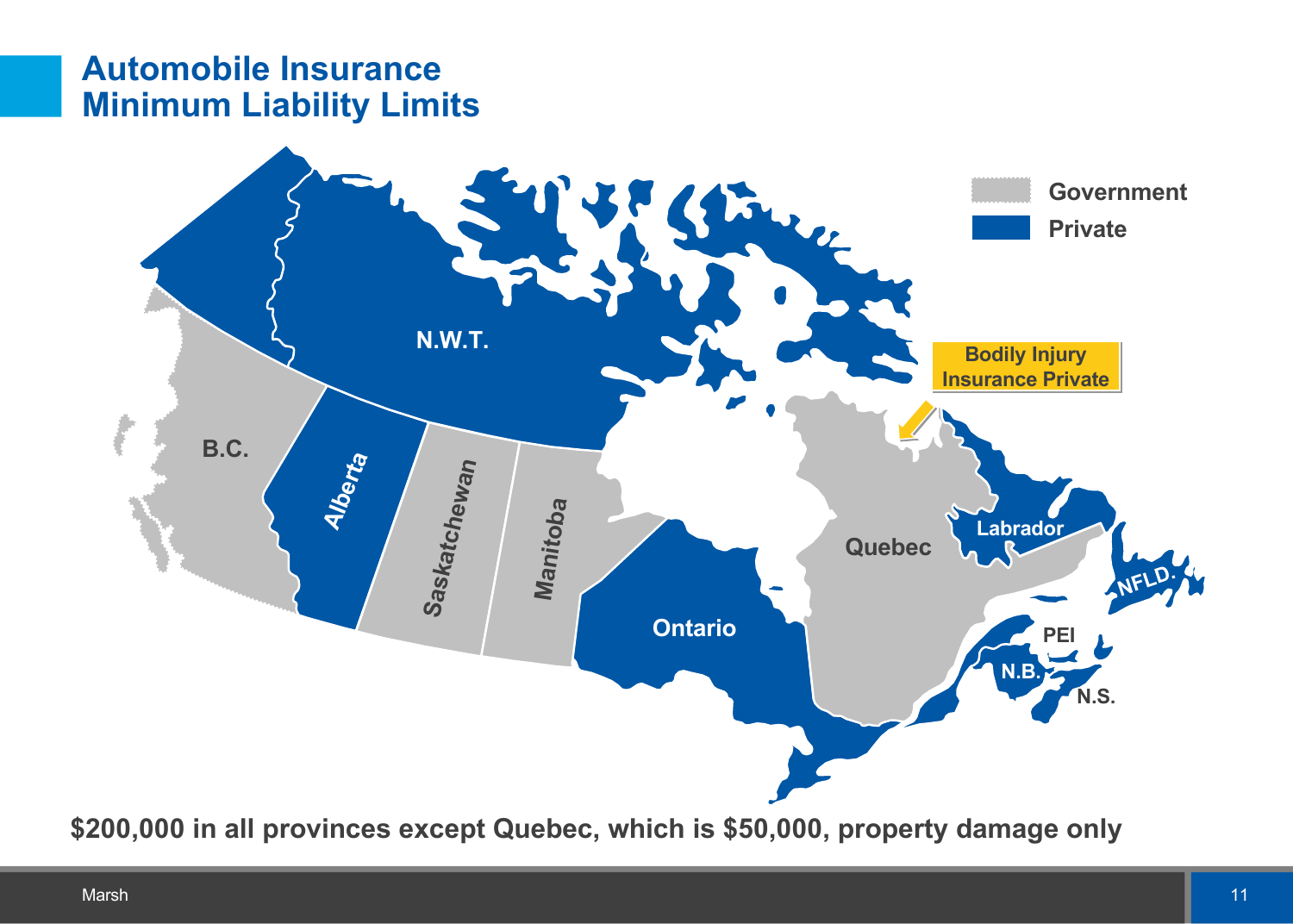# **Automobile Insurance Other Legislative Influences**

- Mandatory Coverages
	- Third party liability and accident benefits where applicable
- **"No Fault" Legislation** 
	- i.e. claim for bodily injury and/or damage to vehicle can not be pursued (or is restricted) in court. Therefore, bodily injury claims are settled under mandatory Accident Benefits section of the policy.
	- True no-fault only in Manitoba and Quebec. Ontario has circumstances where suit is allowed and in Saskatchewan everyone makes his or her own choice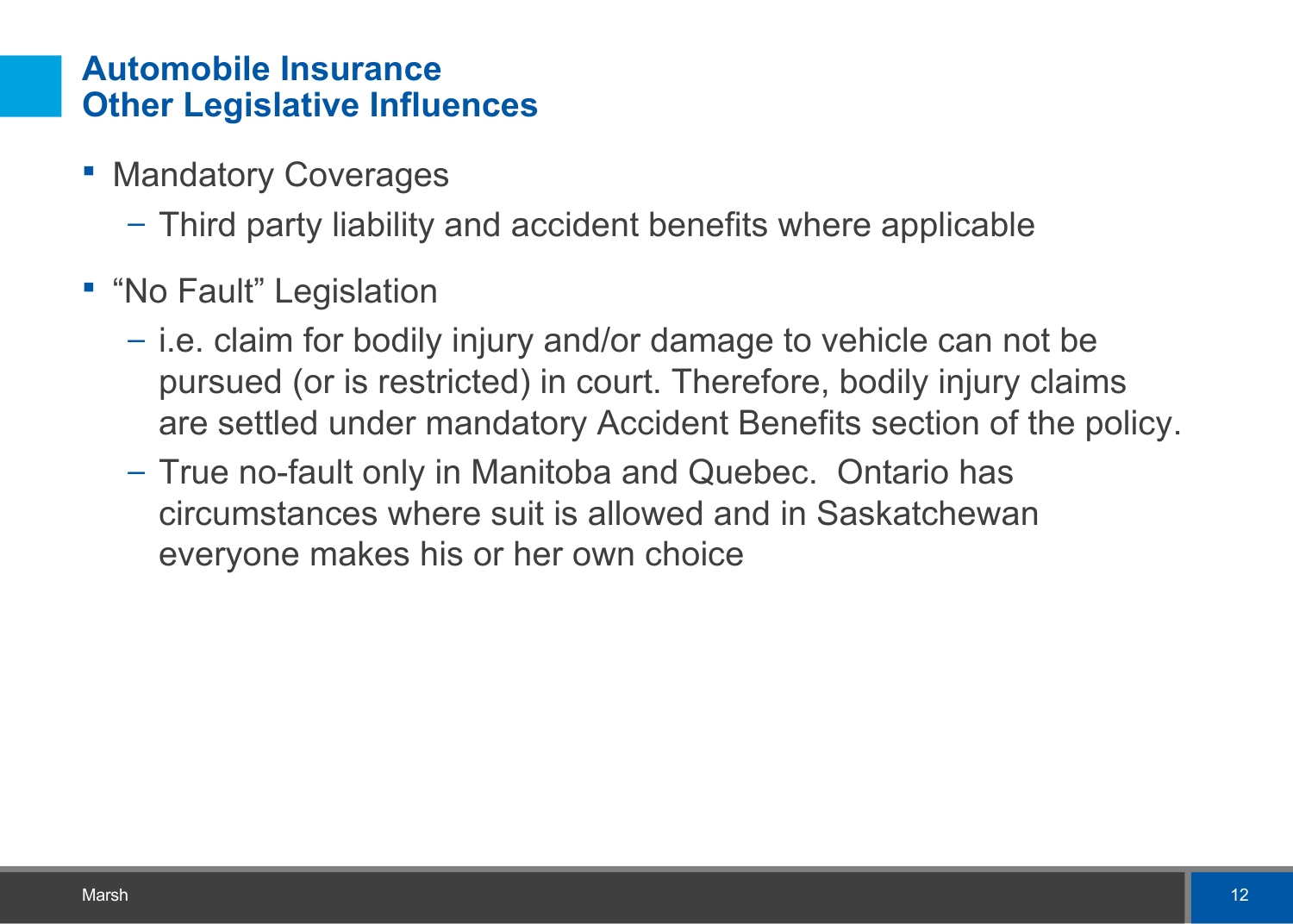# **Automobile Insurance Non-Owned Automobile Liability Insurance**

Legal liability arising out of the operation of a vehicle *not owned* by the named Insured.

Potential exposures include:

- Named insured's vicarious liability arising out of the operation of vehicles not owned by the named insured, but which are operated on the latter's business (ie: employees, contractors, limousines, couriers, rentals)
- The obligation assumed under a contract to hold the other party harmless for bodily injury or property damage to a third party (i.e. rental agreement)
- The liability imposed by law or assumed under contract for damage to rented vehicles (i.e. rental agreement)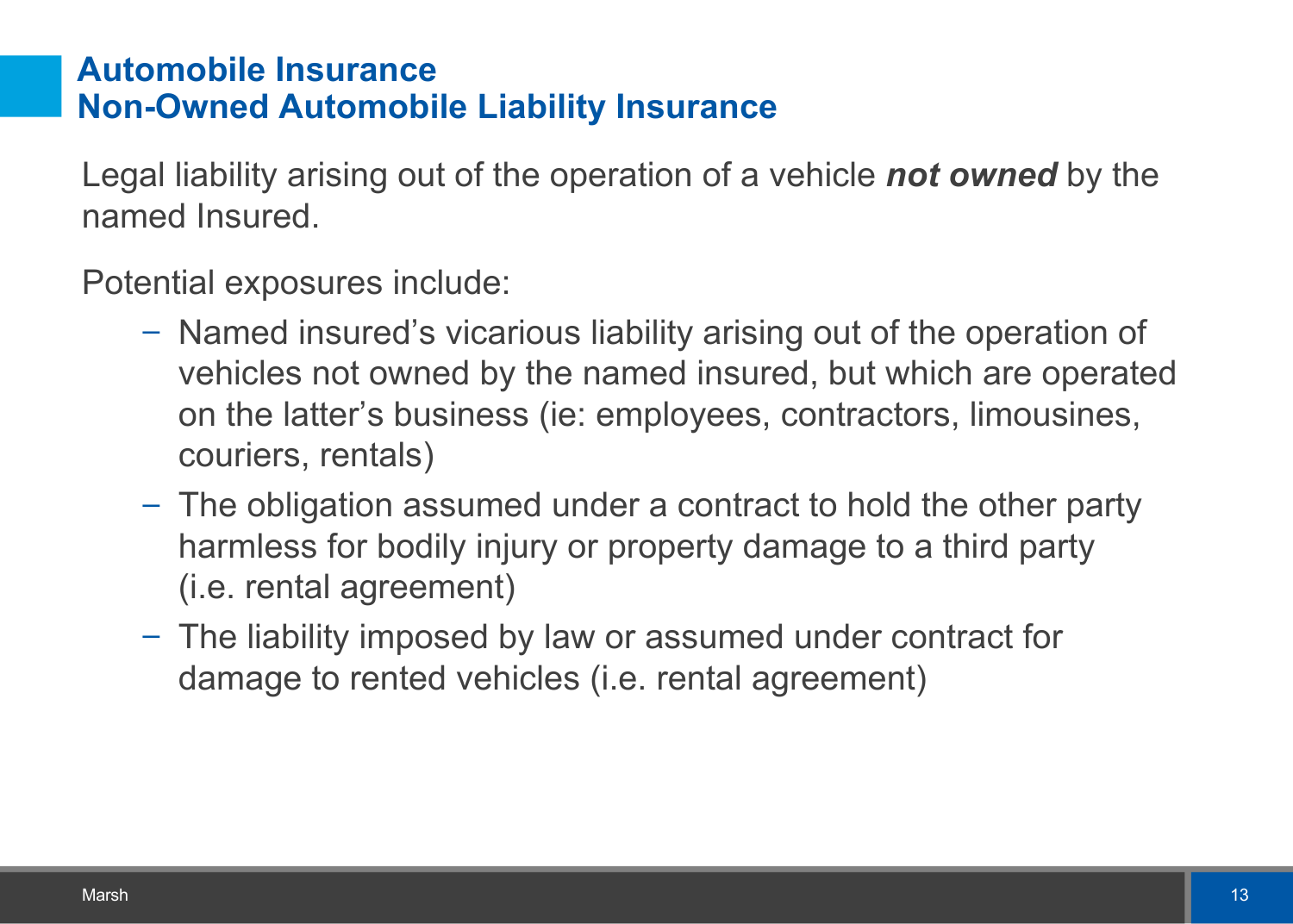# **Clause 3.11 Insurance, CAPL Operating Procedures (2007)** C. Required Insurance, Alternate (a) Prescribed Policies to be **Maintained**

- (ii) Commercial General Liability Insurance
	- Inclusive bodily injury, death, and property damage limit of \$5,000,000 per occurrence
	- Including employer's liability, contingent employer's liability, contractual liability, contractor's protective liability, sudden and accidental pollution liability, and products and completed operations liability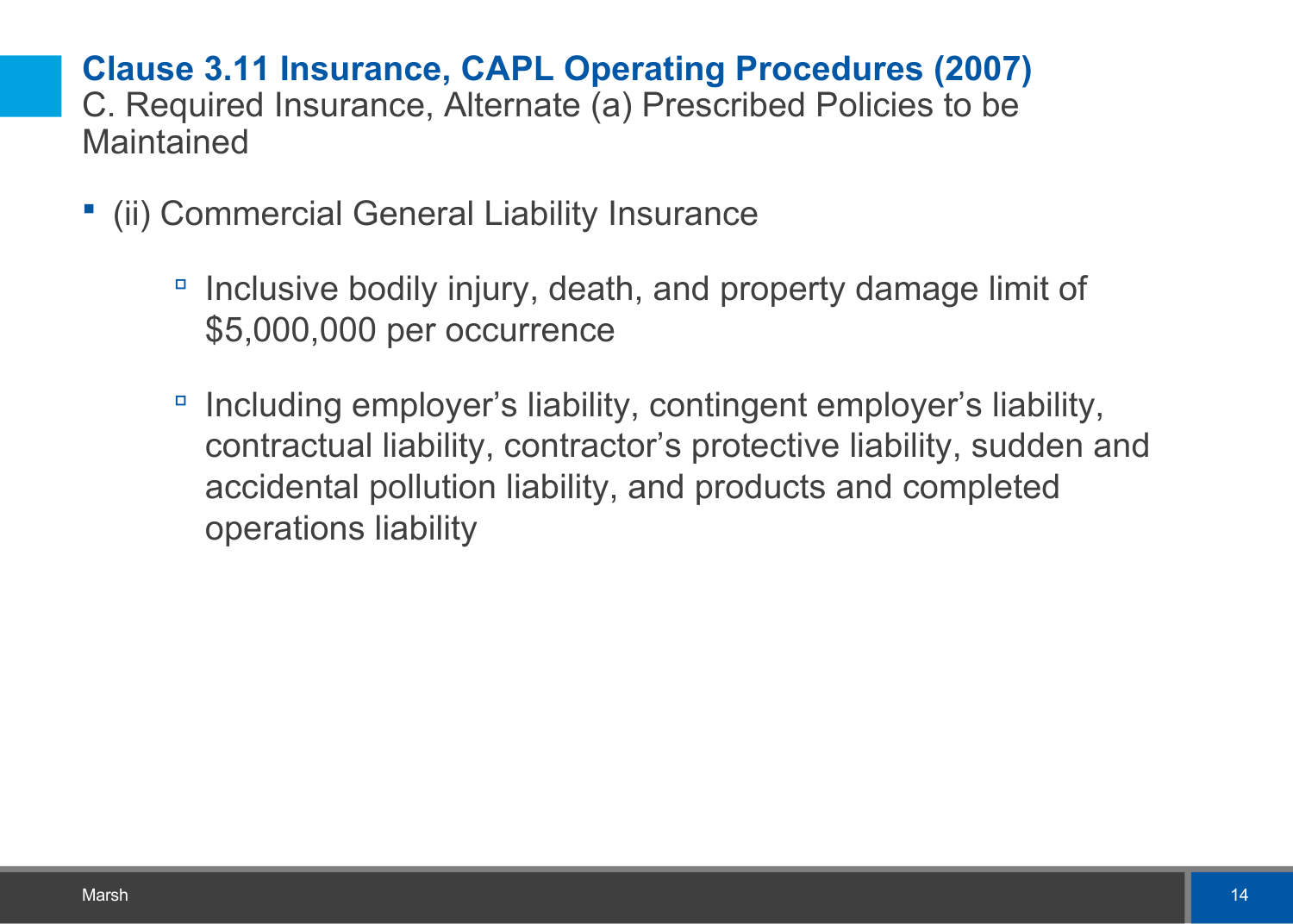#### **General Liability Insurance What is "Liability"?**

"… the state of being bound or obliged in law or justice to do, not do, pay or make good something; the state of one who is bound in law or justice to do or not do something which may be enforced by action."

A term often used in legal proceedings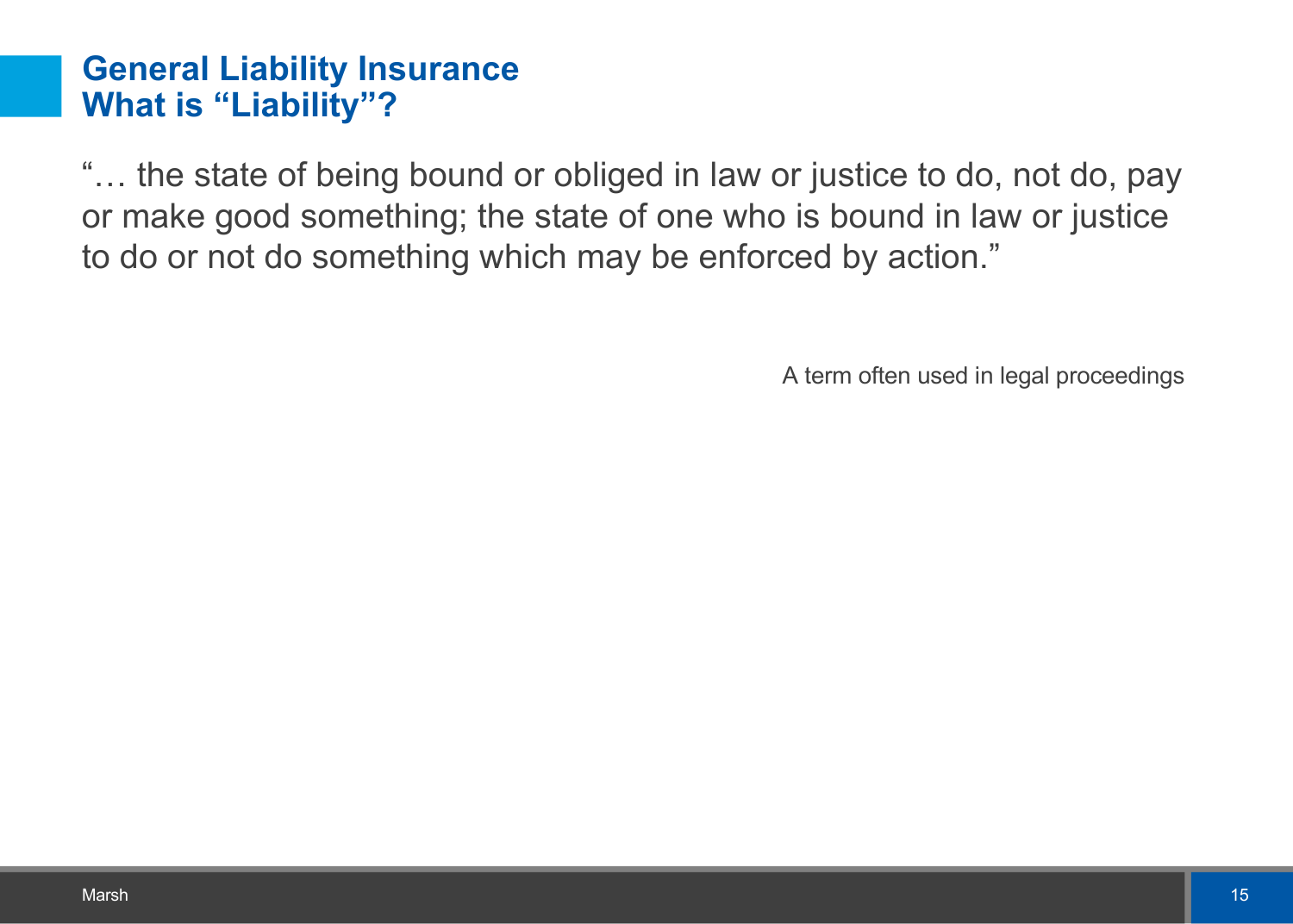# **General Liability Insurance Insuring Agreements**

- "Pay on Behalf" (preferable) or "Indemnify"
- **Insured's legal obligation for damages because of liability imposed by** law, or assumed under contract, due to bodily injury, personal injury or damage to tangible property that results from:
	- The existence of facilities;
	- Products;
	- Equipment, fixed or mobile (not licensed);
	- The actions of employees;
	- Work that is done for others; and
	- The actions of others on your behalf for whom you are responsible ("vicarious" liability).
- Legal expenses incurred by the Insurer in your defence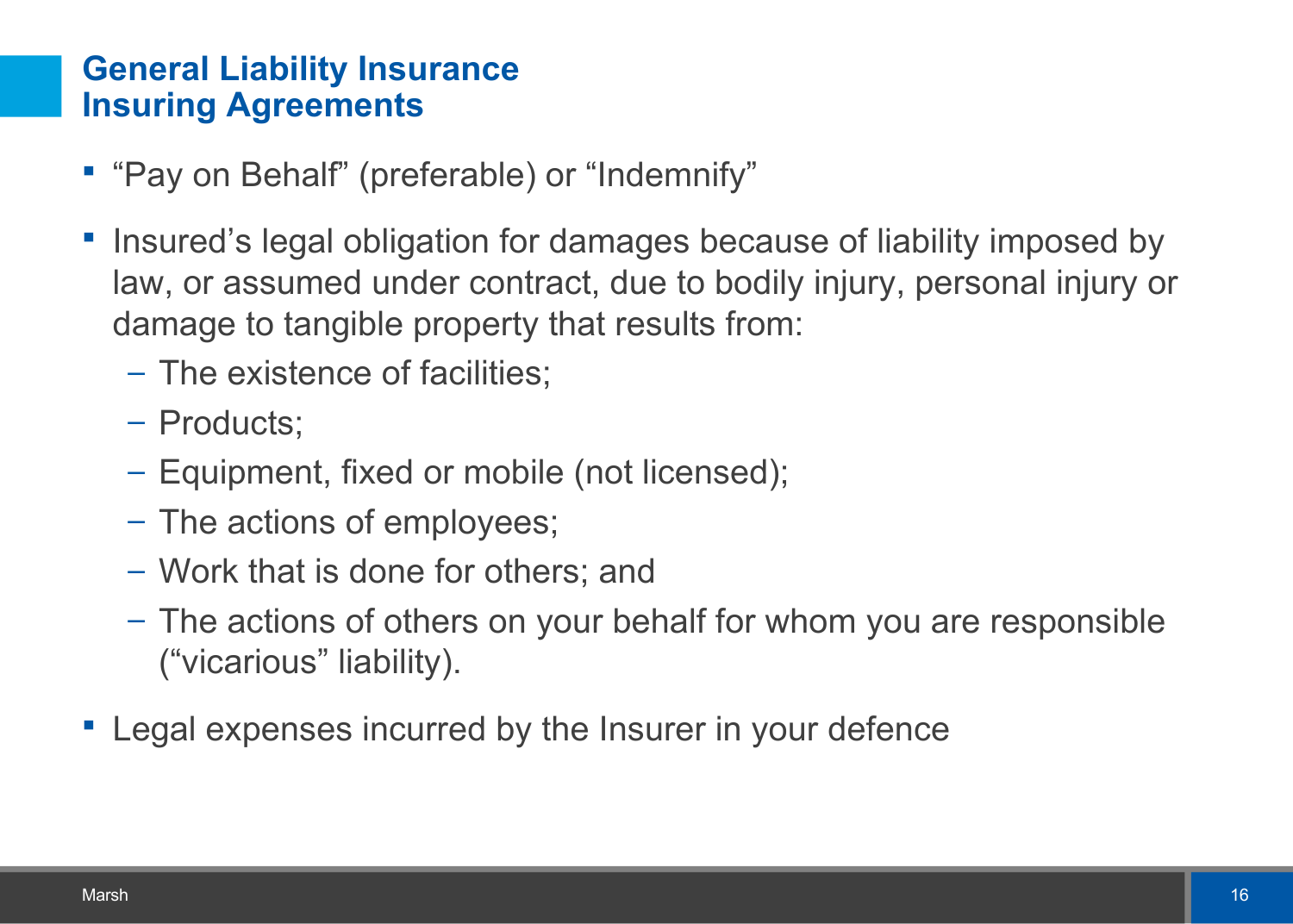### **General Liability Insurance Notable Exclusions**

- Workers' Compensation Act (insured elsewhere)
- Intentional injury or damage *(there is usually a reasonable self-defence exception)*
- Damage to property in Insured's care, custody or control (insured elsewhere)
- **-** Injury, damage arising out of licensed vehicles (insured elsewhere)
- **Professional liability (insured elsewhere)**
- Environmental injury or damage (sudden & accidental/time element pollution exceptions available - or insured elsewhere)
- Advertising activities, if in that business (insured elsewhere)
- **Damage to insured's own work or product (business risk)**
- **-** Damage or injury caused by war or terrorism (can be purchased)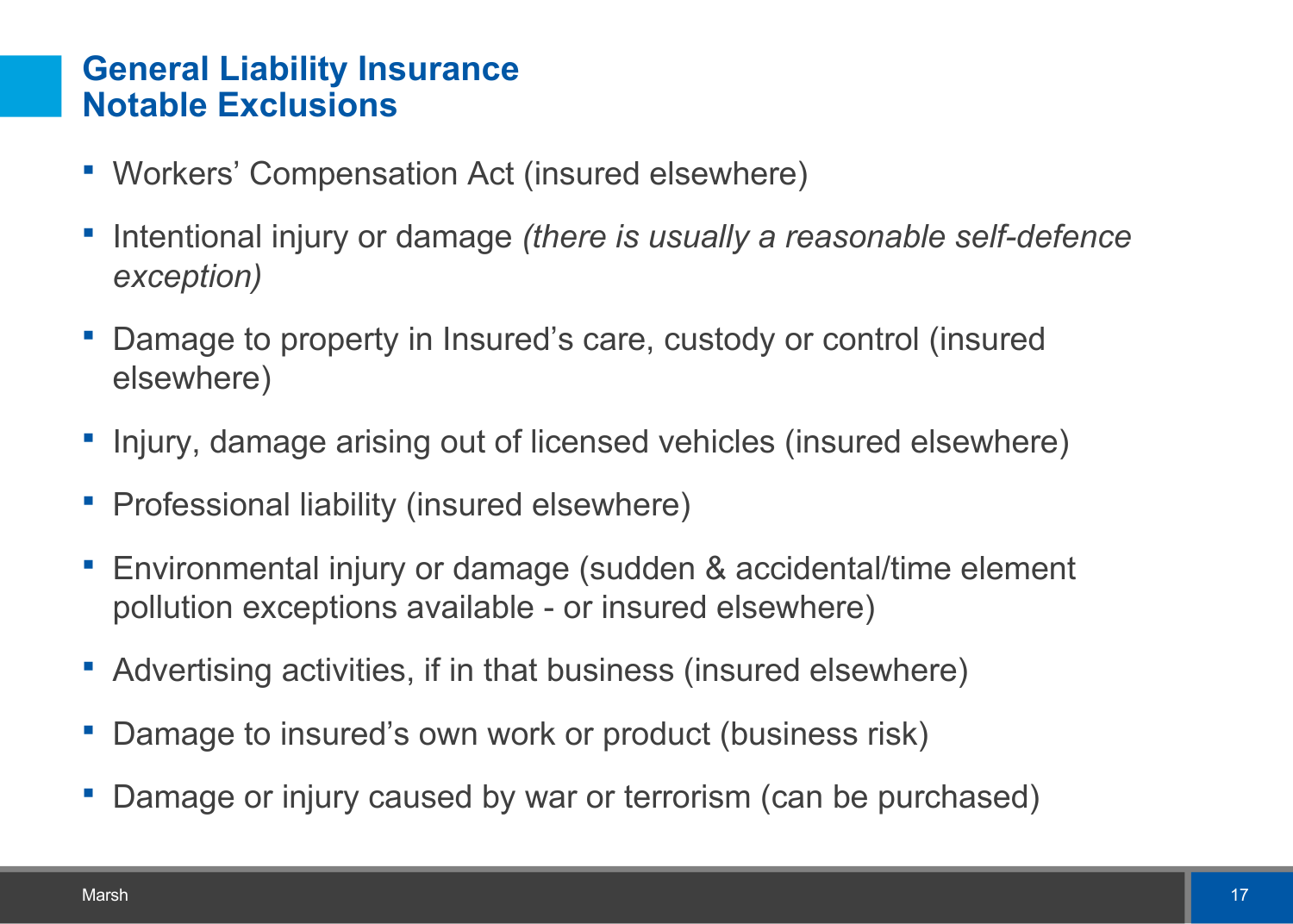#### **General Liability Insurance**  Insurance Requirements in Contract

- General Liability
	- Per occurrence
		- $\overline{\phantom{a}}$  No standard aggregate something to be mindful of
	- Employer's liability/contingent employer's liability
	- Contractual liability
	- Products and completed operations liability
- **Pollution** 
	- Sudden and accidental or better
	- Environmental impairment liability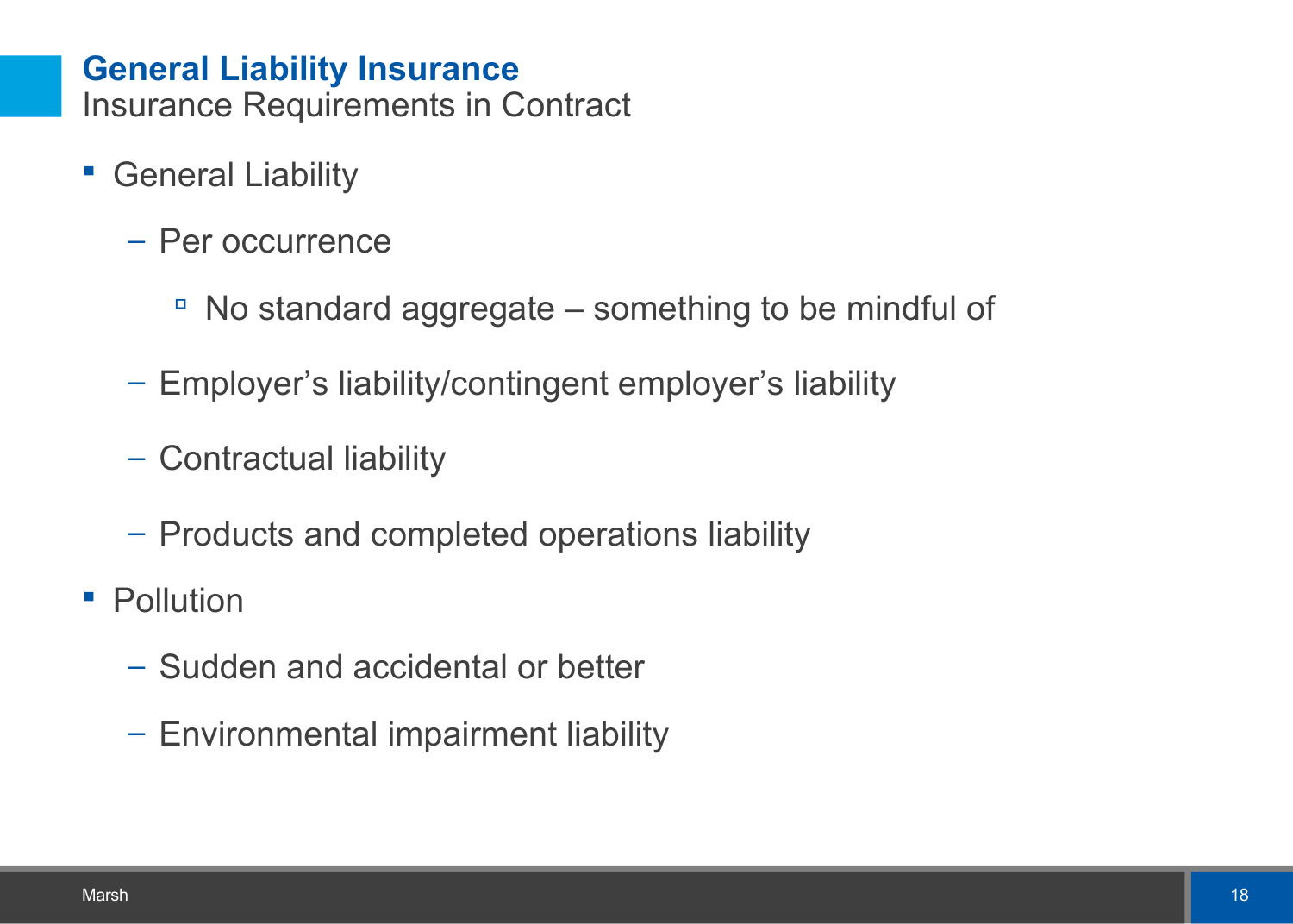**Clause 3.11 Insurance, CAPL Operating Procedures (2007)** C. Required Insurance, Alternate (a) Prescribed Policies to be **Maintained** 

- (iii) Aircraft Liability Insurance
	- All aircraft, owned or non-owned, operated, or licensed by the operator
	- Including passenger hazard
	- Bodily injury, death, and property damage limit of \$10,000,000 per occurrence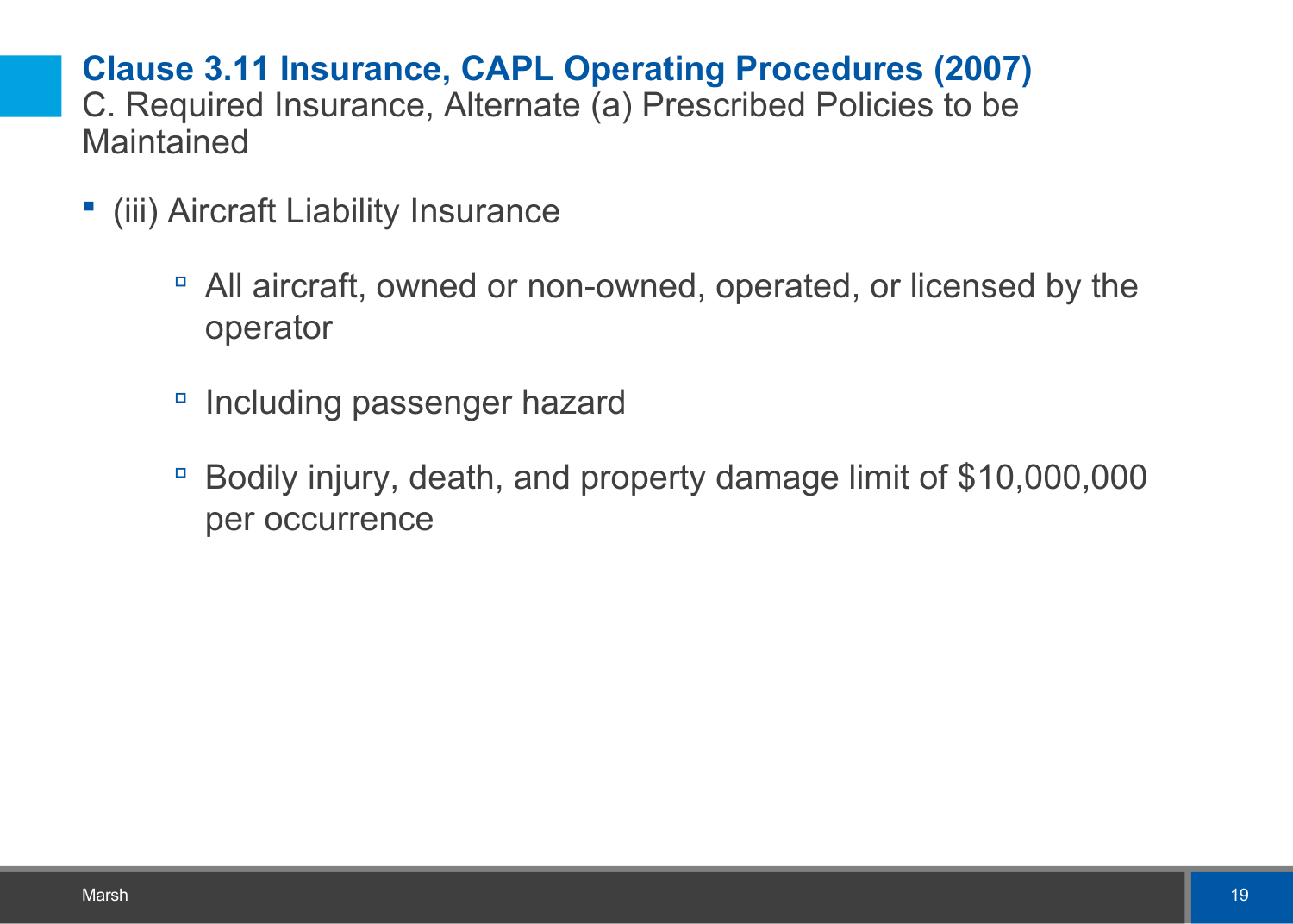# **Clause 3.11 Insurance, CAPL Operating Procedures (2007)** C. Required Insurance, Alternate (a) Prescribed Policies to be **Maintained**

- Aviation Liability insurance required *if applicable* when you a) own or operate aircraft and b) charter aircraft
- **Owned Aviation Liability** 
	- Owner of aircraft has to buy limits for passenger hazard and third party liability (TPL)
	- \$300,000 minimum limit for passenger hazard set by Transport Canada in Section 6.02 of the Canadian Aviation Regulations
	- TPL minimum limits also set by Transport Canada and determined by aircraft weight
- **Non-Owned Aviation Liability** 
	- Charterer (not owned or operated) buys due vicarious liability which could apply in event of a loss
	- We recommend having the charterer added as an additional insured to the owners aviation liability policy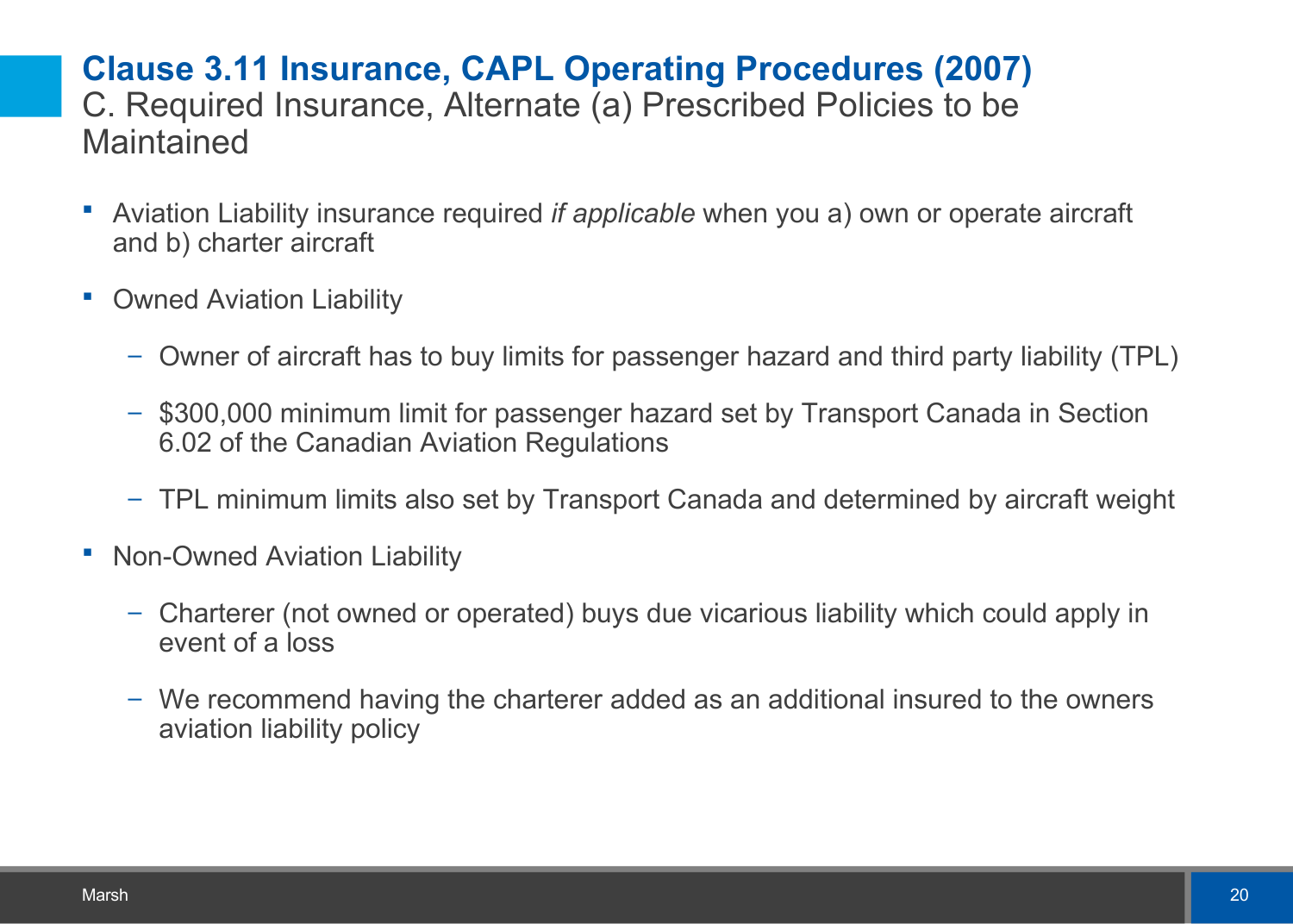# **Umbrella Liability Insurance Scope of Coverage**

- **Provides excess insurance over specified underlying policies**
- "Drops Down" to meet a reduced or exhausted aggregate limit in underlying policies
	- i.e. "Products and completed operations" under a general liability policy
- Grants primary protection (subject to a deductible and applicable exclusions) where there is no underlying insurance
	- i.e. Non-owned aircraft chartered with crew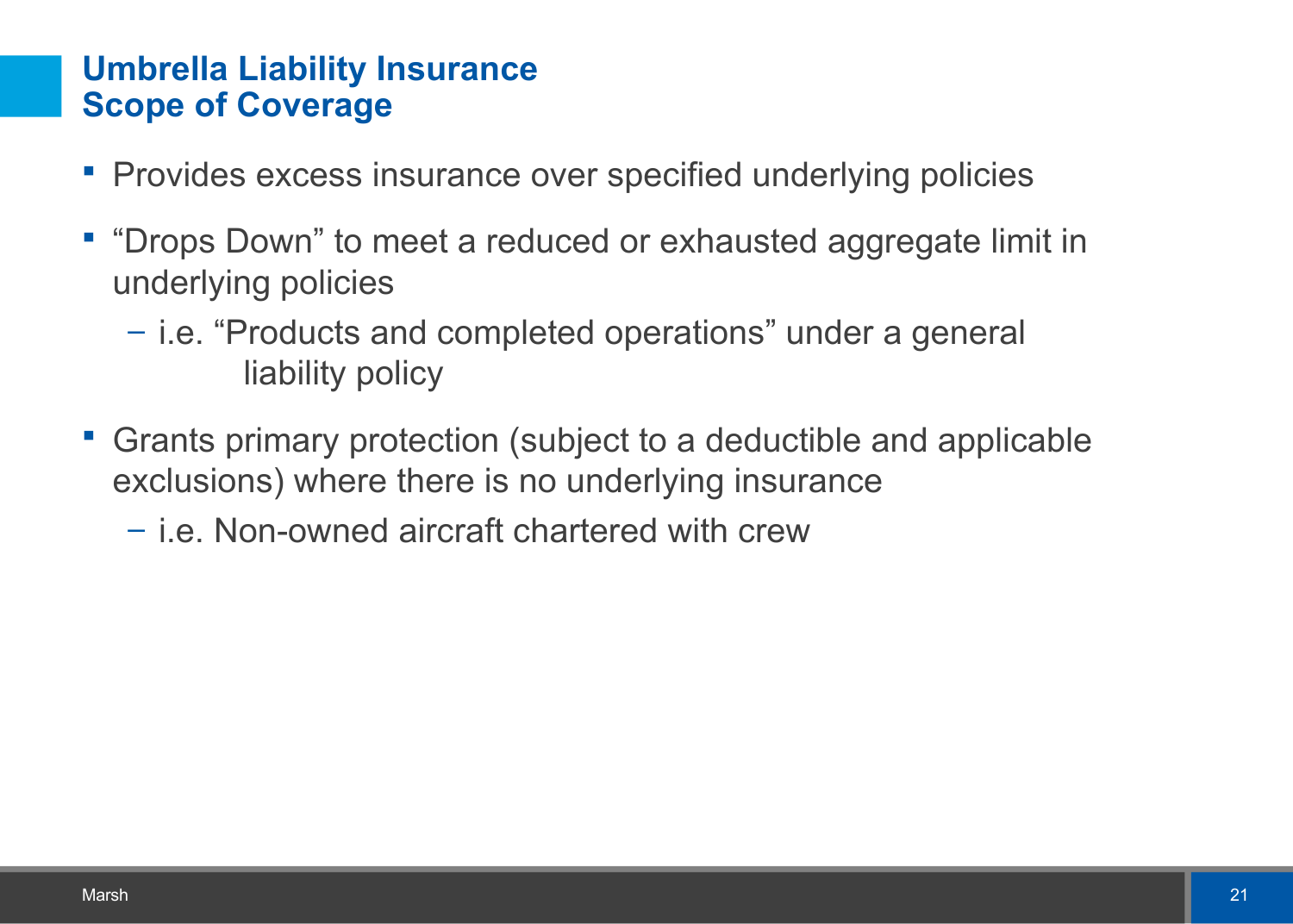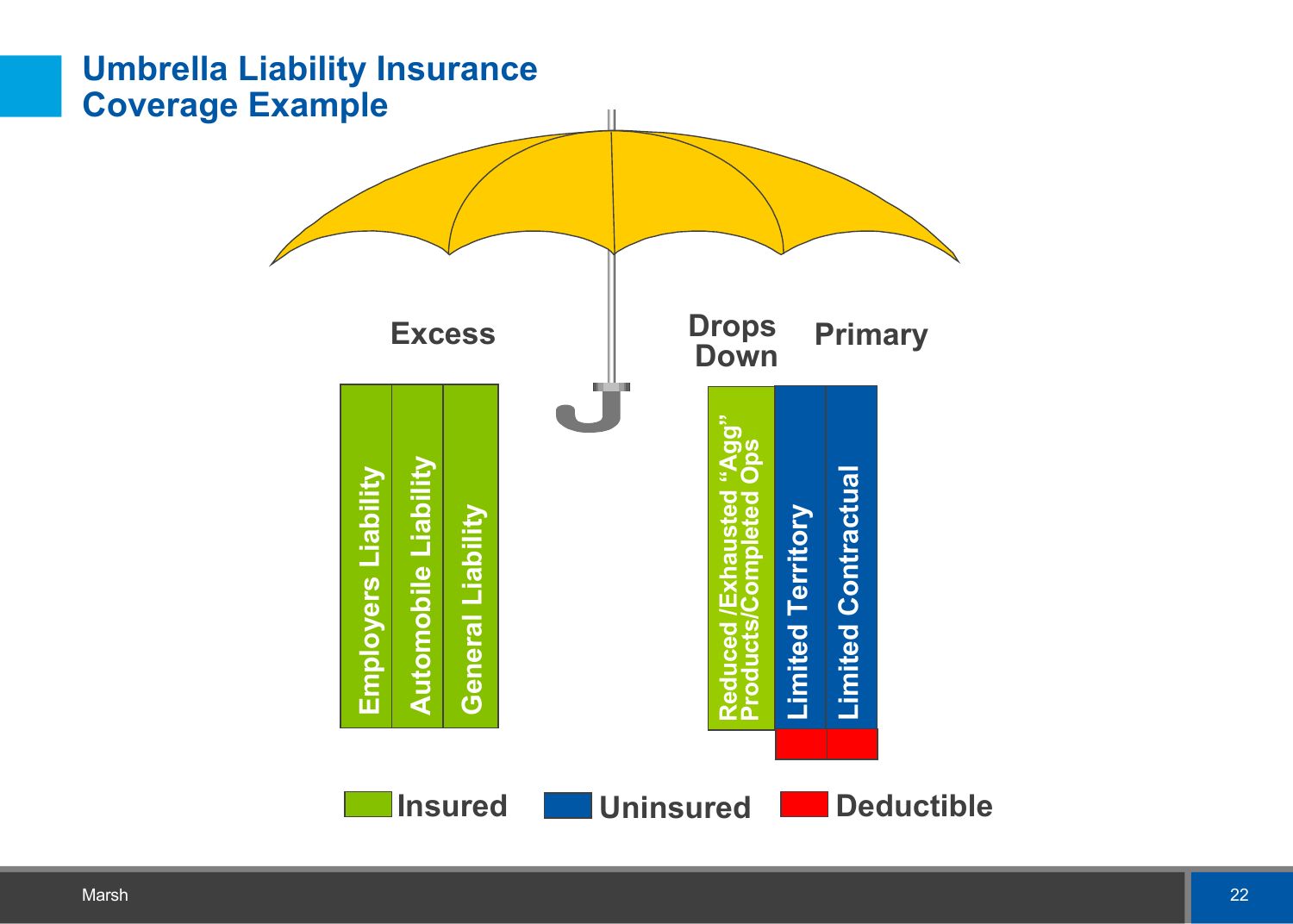# **Clause 3.11 Insurance, CAPL Operating Procedures (2007)**

- B. Required Financial Responsibility
- Control of Well Insurance
	- □ Requirement to purchase can come from 3 sources:
		- Canadian Association of Oilwell Drilling Contractors (CAODC) Daywork contract
		- Energy Resources Conservation Board (ERCB) (or equivalent in other provinces)
		- Other contract (i.e. turnkey)
	- <sup>9</sup> 3 Principle coverages:
		- Control of Well
		- Cost of Redrilling
		- Seepage & Pollution, Clean-Up and Containment
	- Rule-of-thumb
		- Purchase limits 3-6 times the Approved for Expenditures (AFE), depending on the type of well being drilled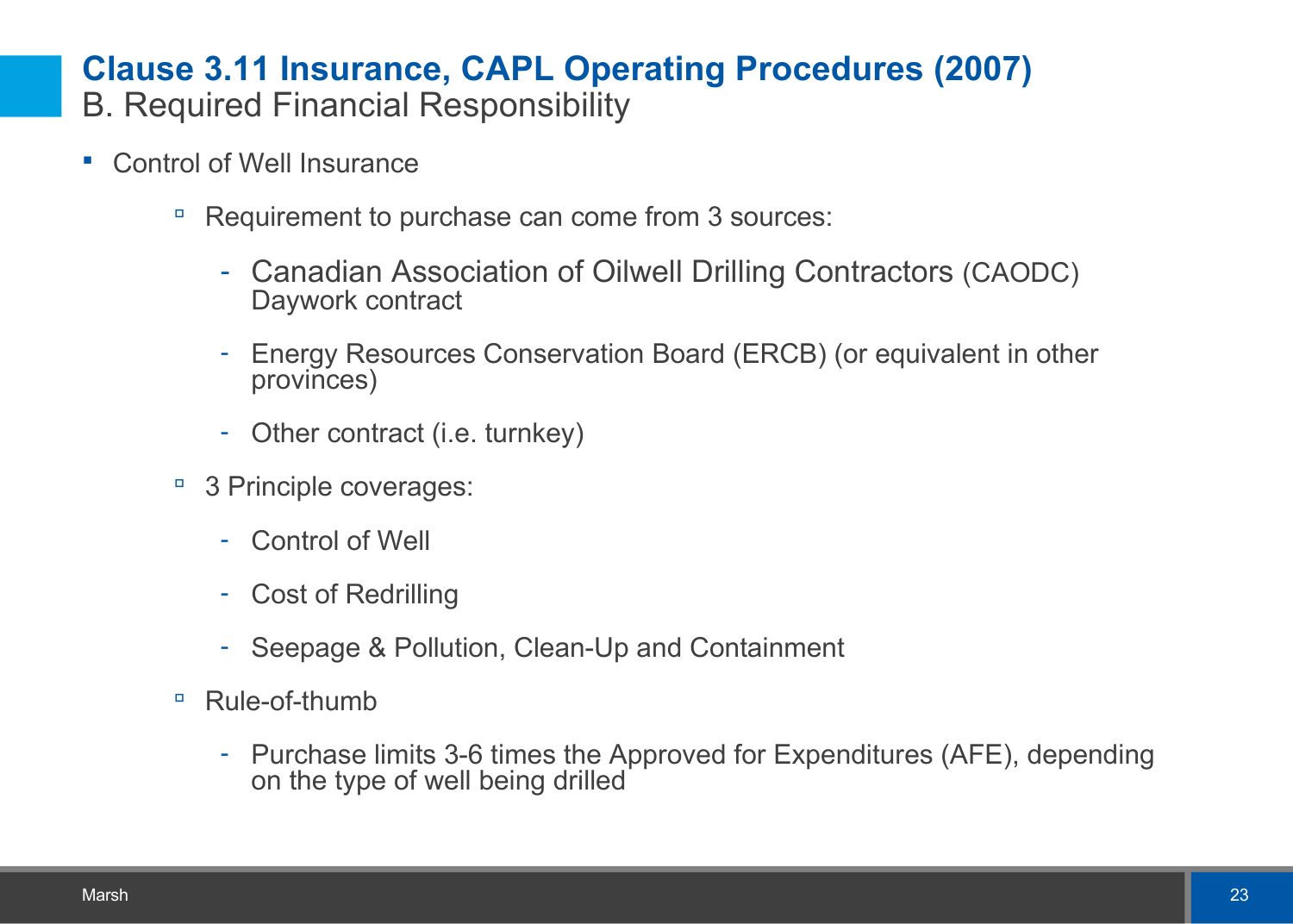# **Clause 3.11 Insurance, CAPL Operating Procedures (2007)** To " $(b)$ " or not to " $(b)$ "

- Considerations of opting for Alternate (b) (no prescribed policies to be maintained)
	- Who are your partners?
		- <sup>n</sup> Are you concerned about their liability?
	- Stage of company's growth / development
	- Balance sheet
	- Corporate risk philosophy
	- Choice

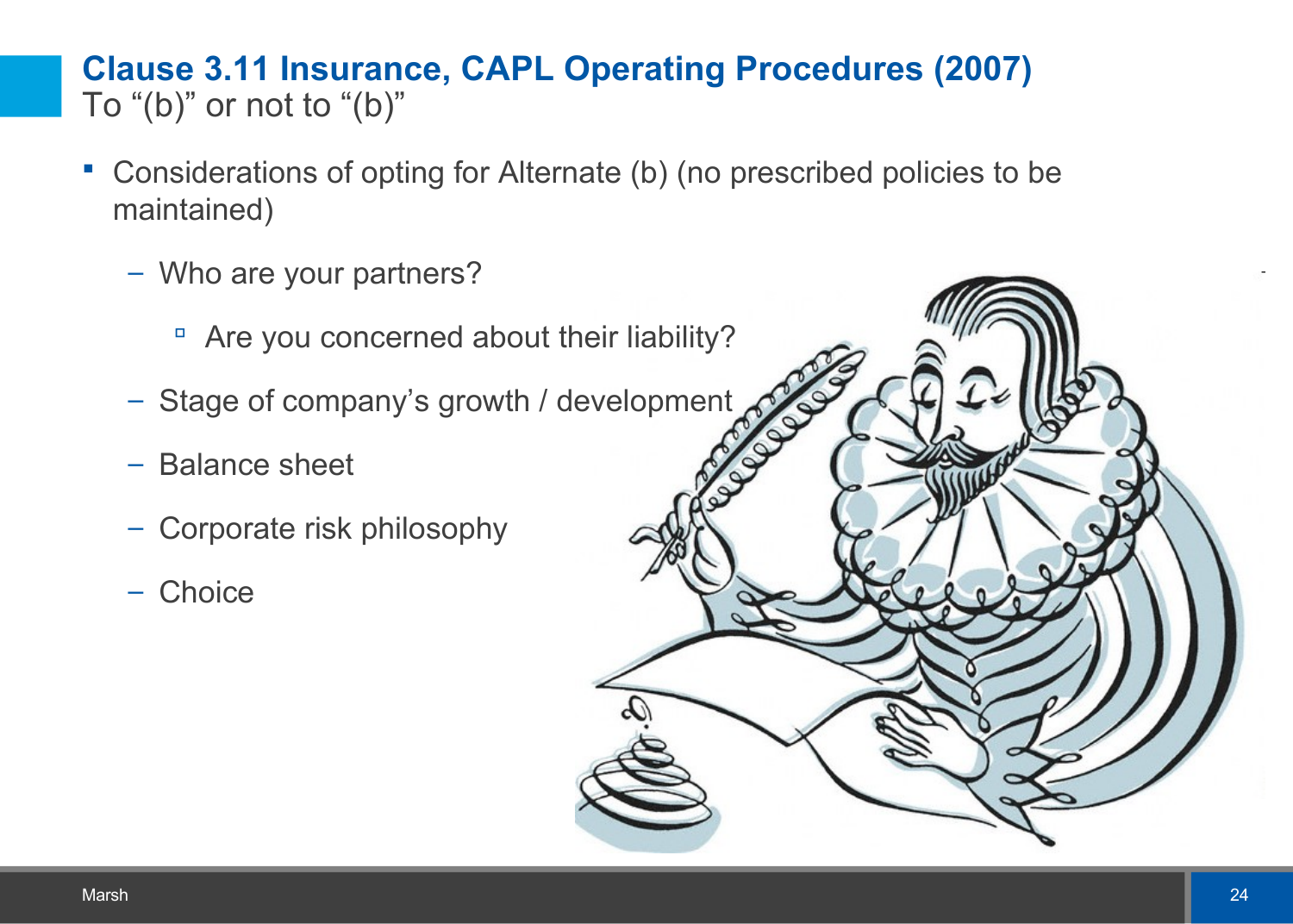#### **Clause 3.11 Insurance, CAPL Operating Procedures (2007)** D. Conditions, Additional Insured

- Additional insured status has limitations not a panacea
- **Named insured status should not be granted**
- Additional *named* insured status does not exist
- Defence and claim payment afforded by the other party's policy
	- Arising out of other party's operations
	- Contributory negligence may void additional insured status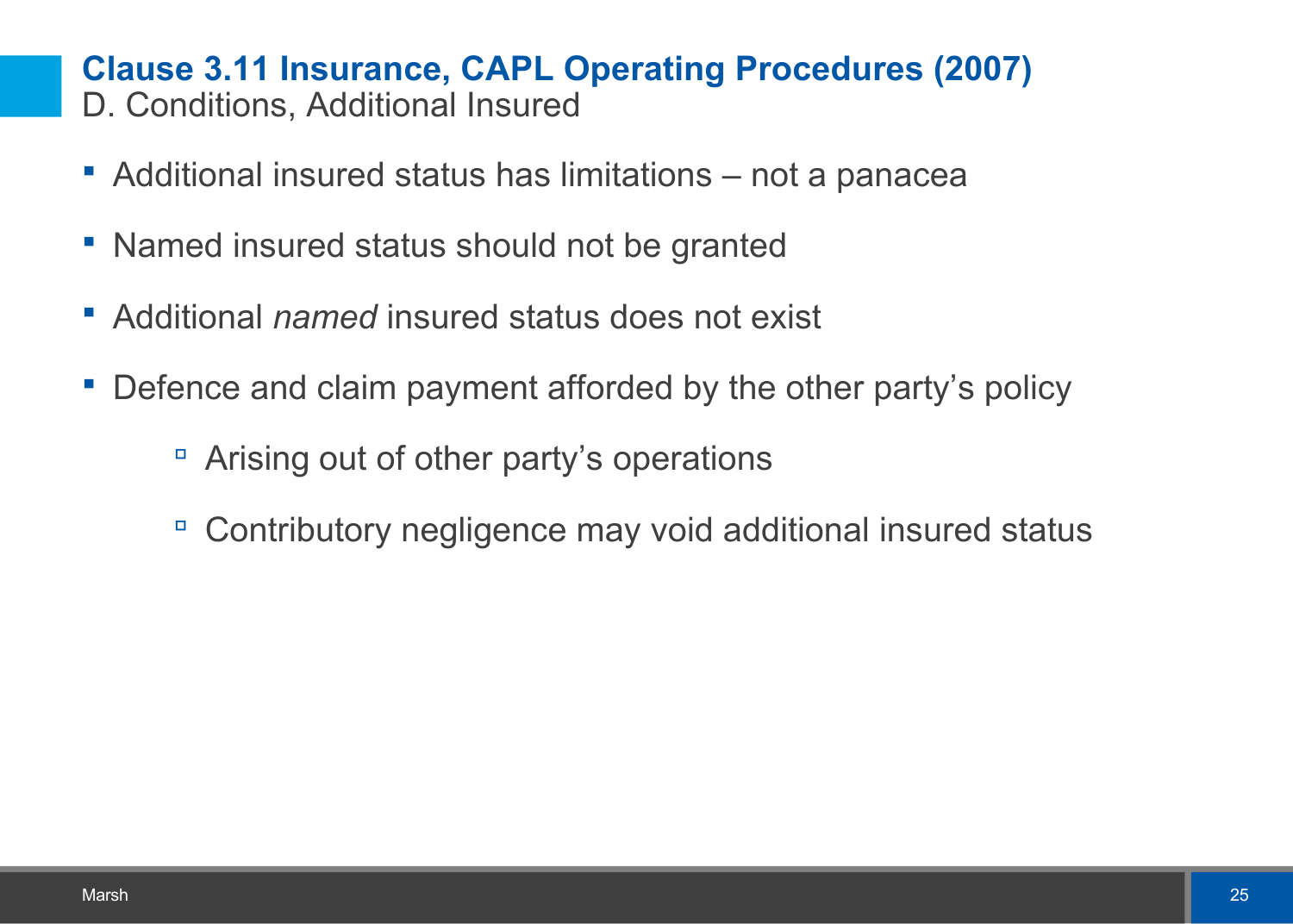# **Clause 3.11 Insurance, CAPL Operating Procedures (2007)** D. Conditions, Subrogation

 When one party suffers a loss that is due to the fault of another, the former has the right to pursue a legal action against the responsible party to recover loss. After an insurer pays a loss, it is entitled to take legal action, in the name of its insured, to recover that loss against the responsible third party. This is known as "subrogation".



**Insurer is exercising its Subrogation Rights**

**Benefits** 

- Owner of building gets paid promptly for damage
- Insurer recovers its loss from responsible party
- Loss does not contribute to building owner's loss ratio on property policy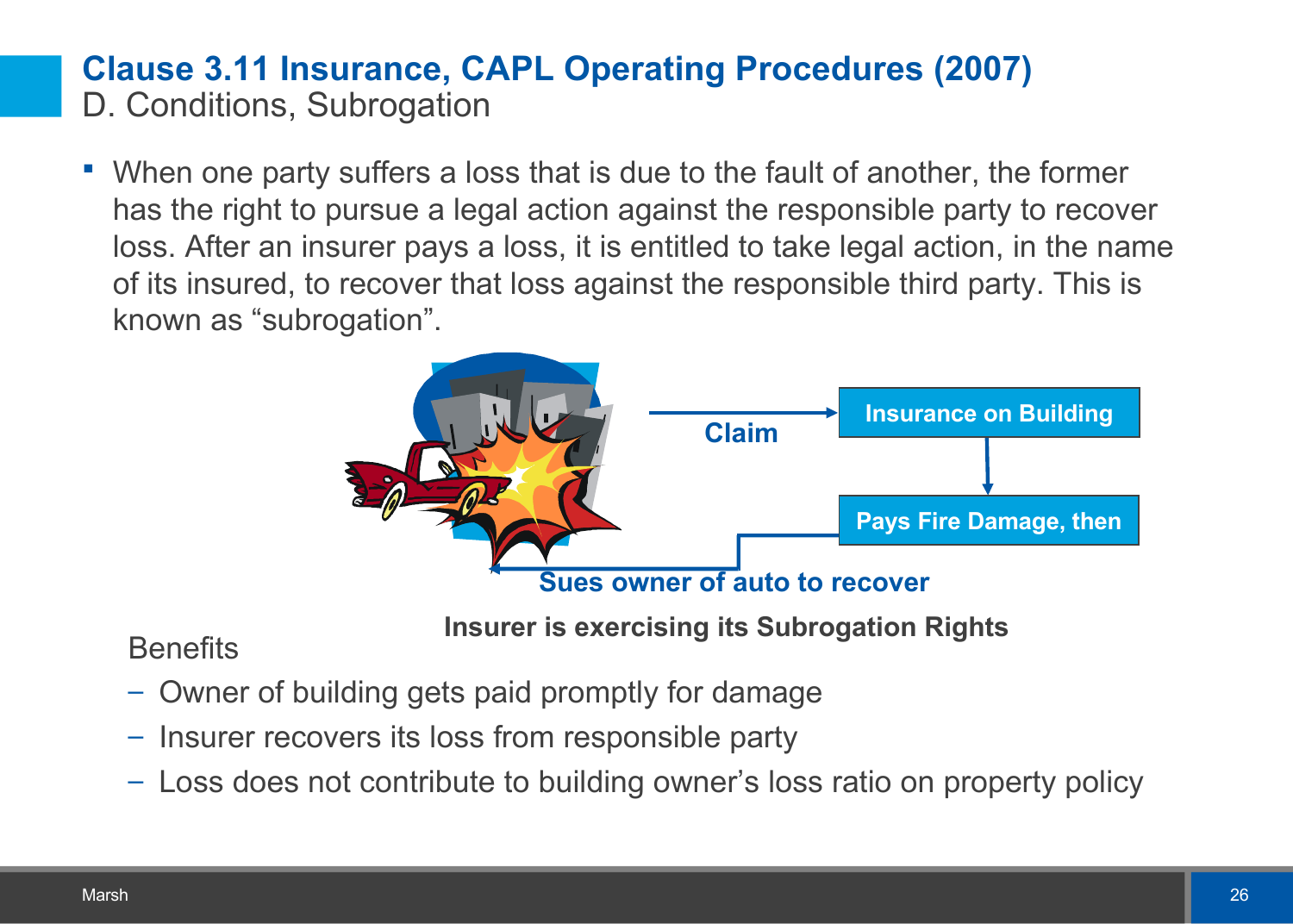**Clause 3.11 Insurance, CAPL Operating Procedures (2007)** D. Conditions, Subrogation

- Waiver of Subrogation insulates other party from a "subrogated" claim
	- If the insured waives subrogation via contract prior to loss, Insurer is usually bound by that
- **Insurer has no rights of subrogation of its own, but steps into the** shoes of the Insured in order to subrogate
- If the insured has signed away rights of subrogation via contract, then insurer must accept that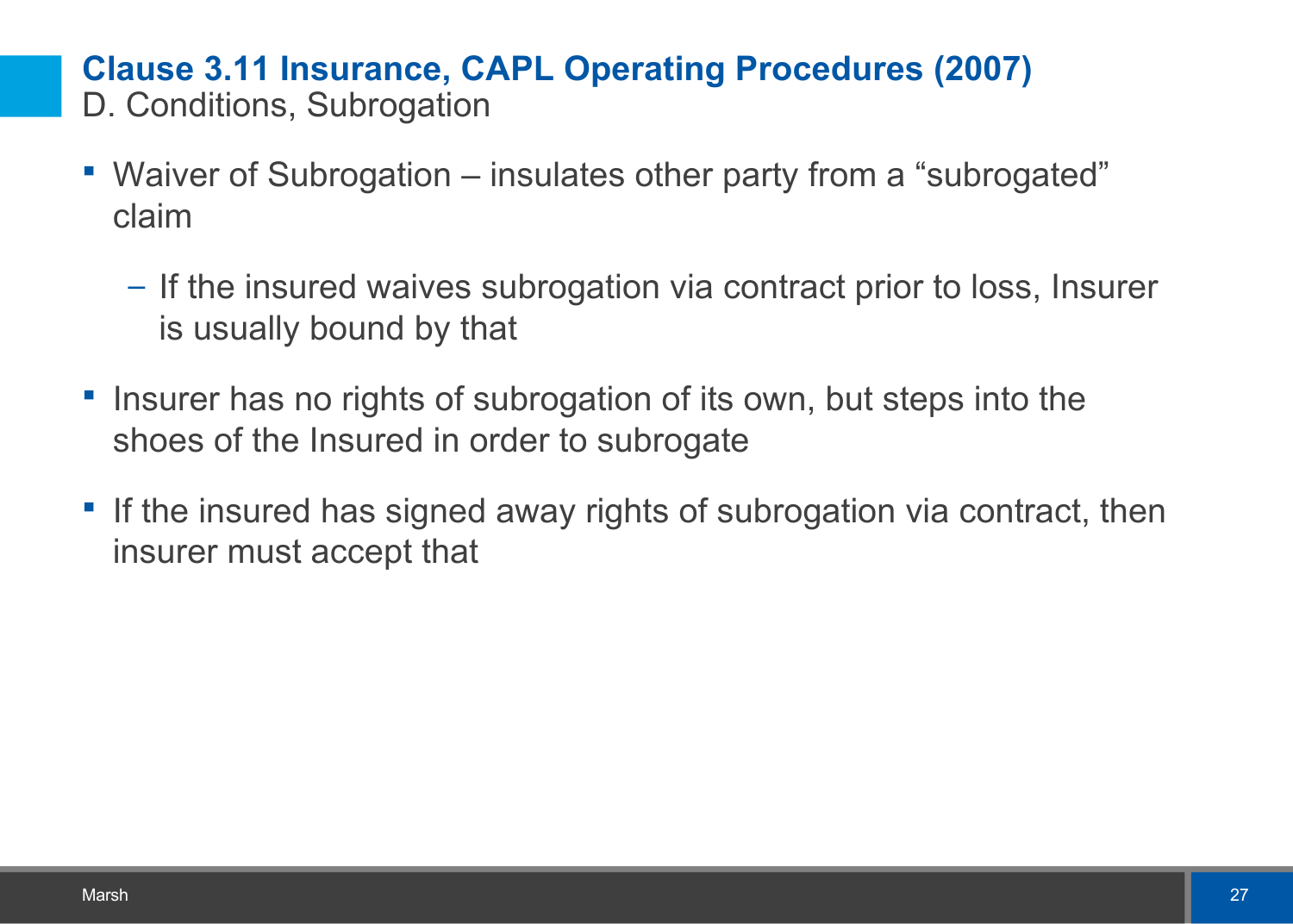# **Clause 3.11 Insurance, CAPL Operating Procedures (2007)**

D. Conditions, Additional Insured Status, and Waiver of Subrogation

- **Is Waiver of Subrogation and additional insured status a "belt and** braces" approach? Do you need both?
- Additional insured status does not make you a party to the insurance contract between the contractor and his insurer. You are still a third party.
- **If subrogation is available to the contractor for any reason, then the** hold harmless intent of the contract is breached and opens the way for contract litigation.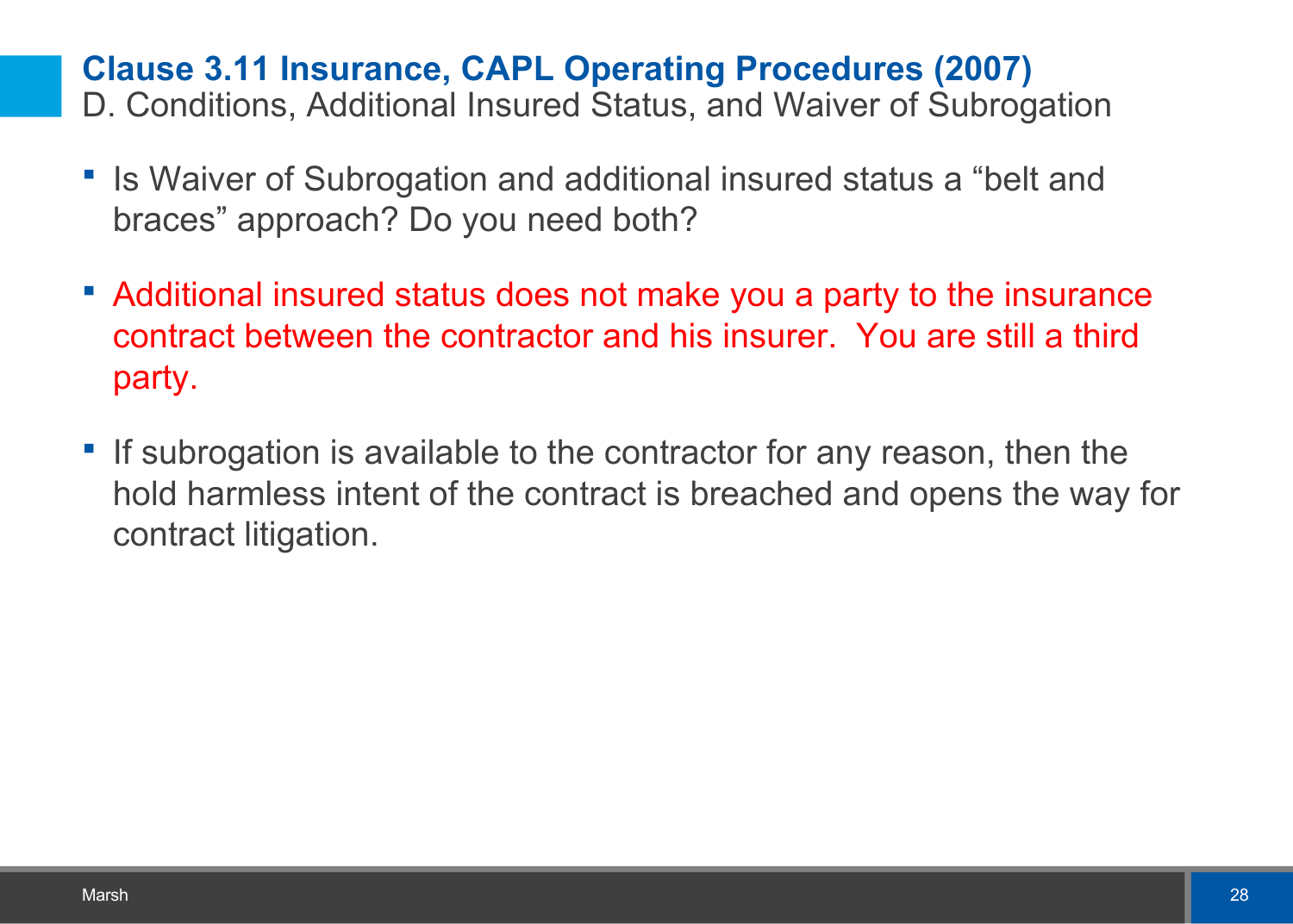# **Clause 3.11 Insurance, CAPL Operating Procedures (2007)**

D. Conditions, Waiver of Subrogation/Additional Insured Status on:

- **General Liability** 
	- Both available
- **Employer's Liability** 
	- Waiver only / contractual liability
- **Workers' Compensation** 
	- Waiver only
- Auto
	- Neither is really required in Canada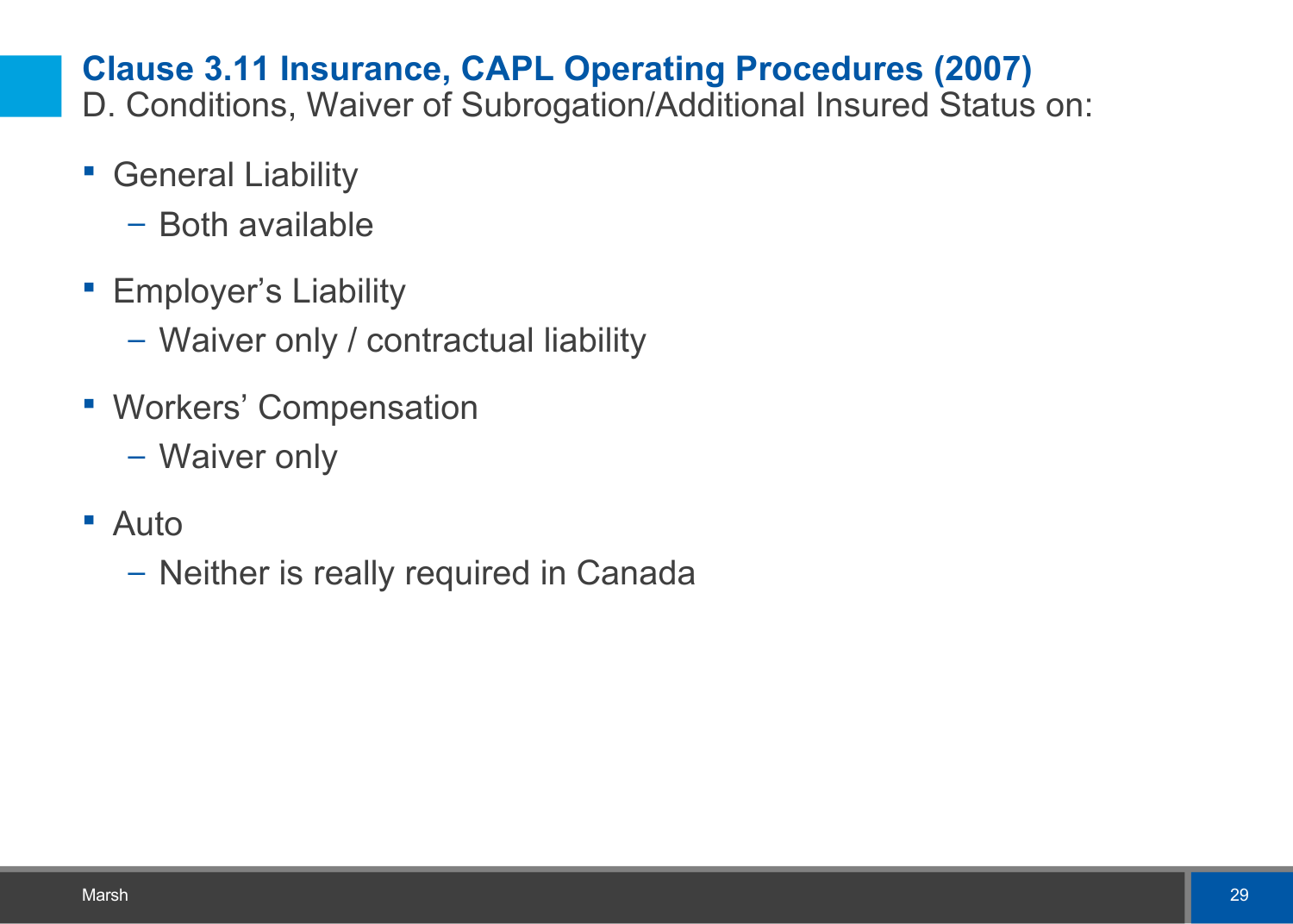#### **Clause 3.11 Insurance, CAPL Operating Procedures (2007)** D. Conditions, Other Insurance Clause

- **Every policy contains a form of this clause**
- If may say "if there is more specific insurance available to the insured, then this policy is excess and non-contributory"
- It may say "if there is more specific insurance available to the insured, then this policy will contribute"
- **If may say "this policy is primary"**
- If your policy pays part of a loss, you are a contributing third party and can be subrogated against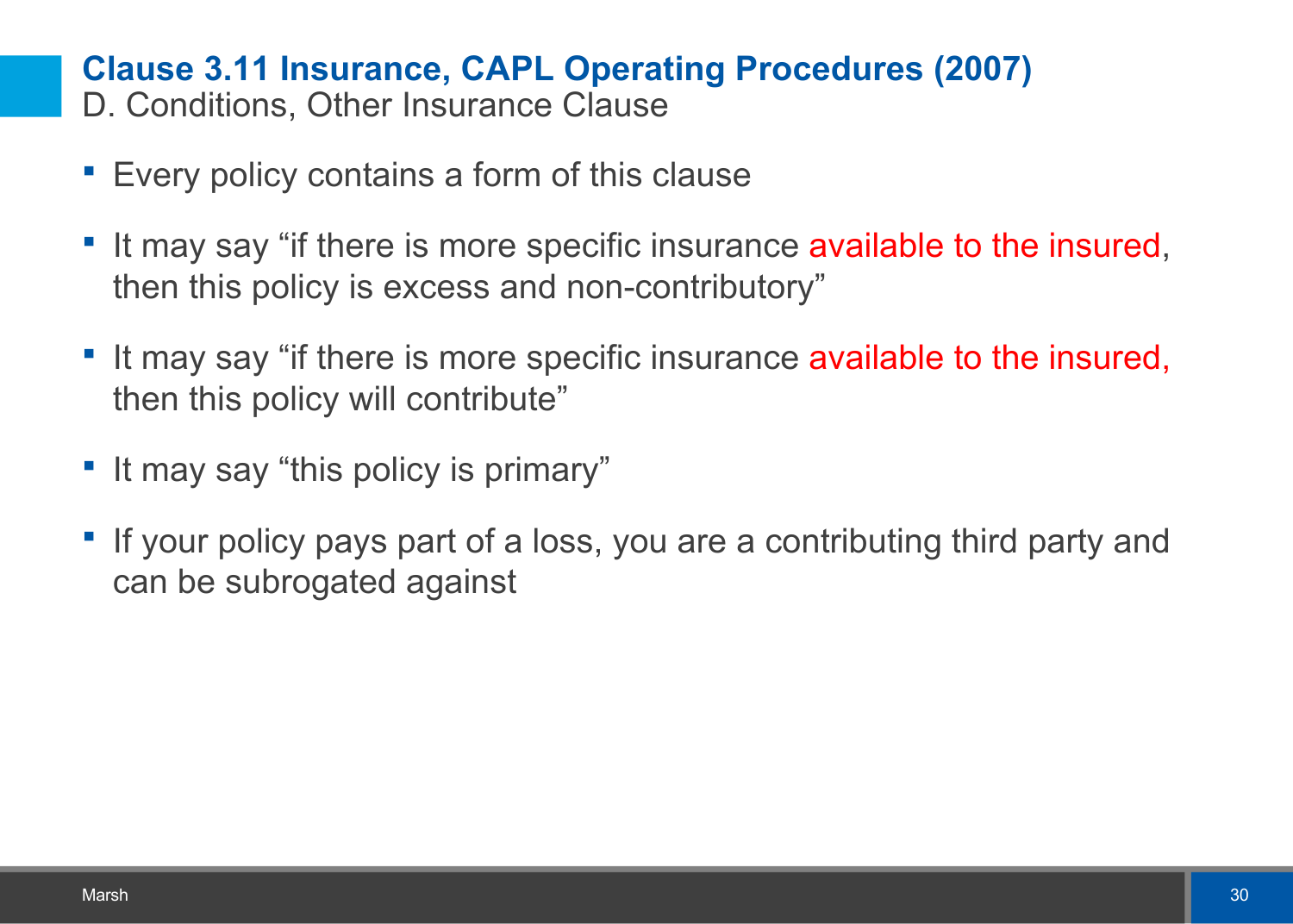

# Certificates of Insurance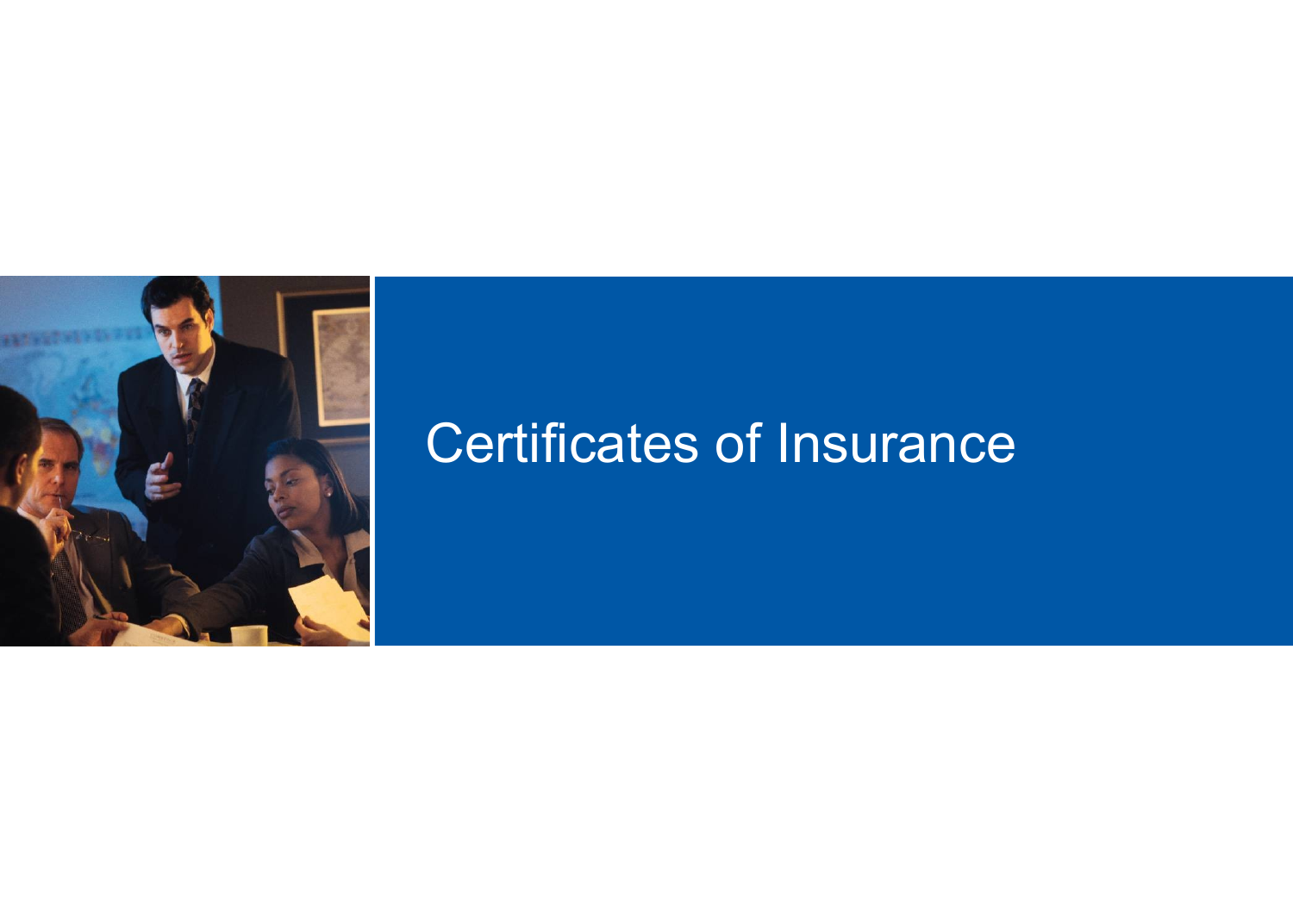# **Certificates of Insurance**

- To provide evidence of insurance coverage. It is *NOT* an insurance policy and does not alter or amend the policy in any regard.
- A document issued and signed by an insurance company at the request of its insured. Right to issue and sign certificates can potentially be assigned to the broker via contractual agreement (policy condition) between Insured and insurer.
- Negates the need to provide copies of policies should never provide copy of policy
- Who requires them:
	- Financial institutions;
	- Landlords;
	- Lessors of property/equipment;
	- Auto leasing companies;
	- Owners of sites you access; and
	- Parties you contract with.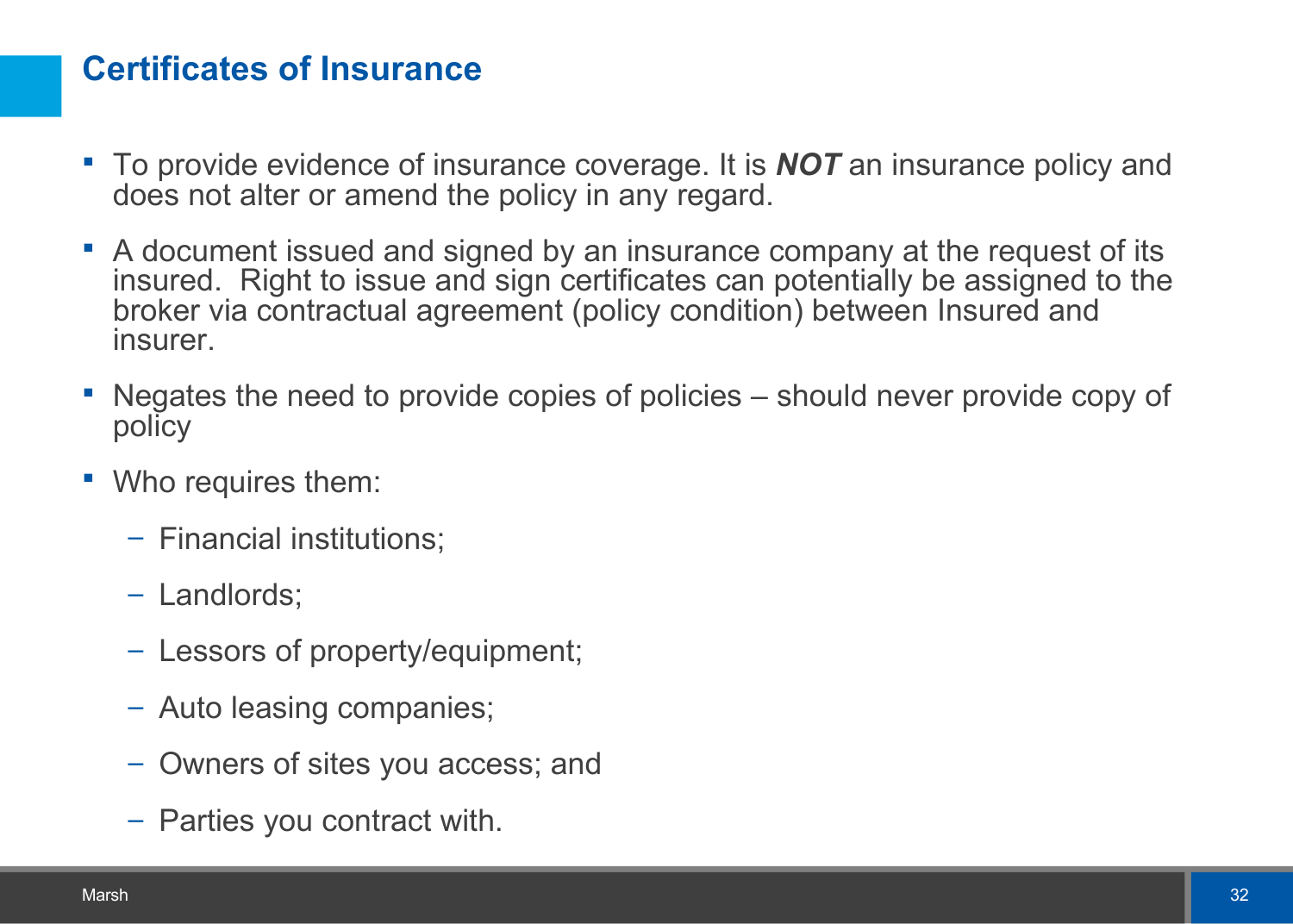# **Notice of Cancellation/Material Change**

- Usually the insurance provisions will contain a requirement for a notice of cancellation
	- "Endeavour" verbiage
- Also perhaps notice of:
	- Non-renewal
		- Do not agree this in a contract
	- Material change
		- □ Usually not available
		- Who would determine materiality?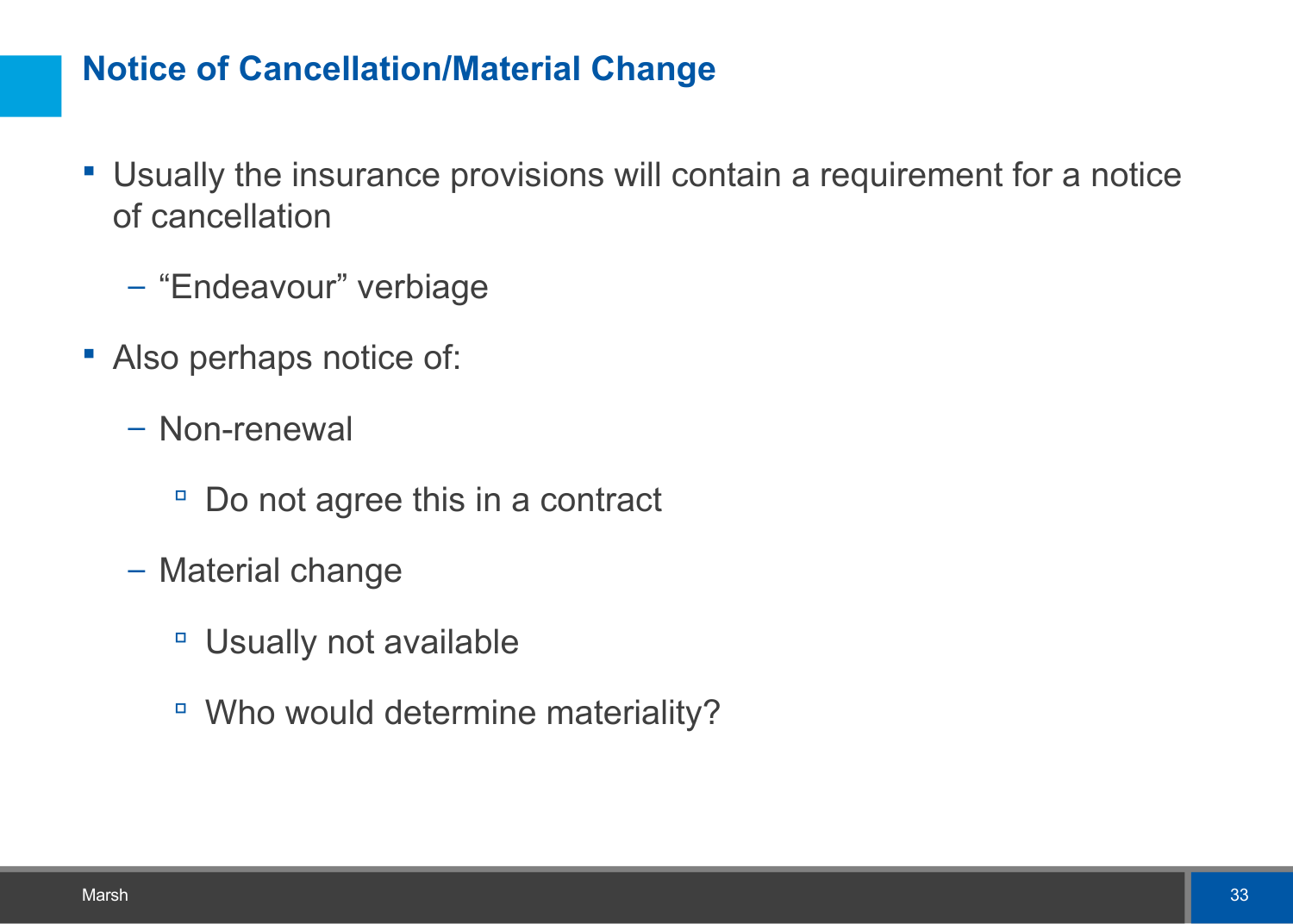The information contained in this presentation provides only a general overview of subjects covered, is not intended to be taken as advice regarding any individual situation and should not be relied upon as such. Insureds should consult their insurance and legal advisors regarding specific coverage issues.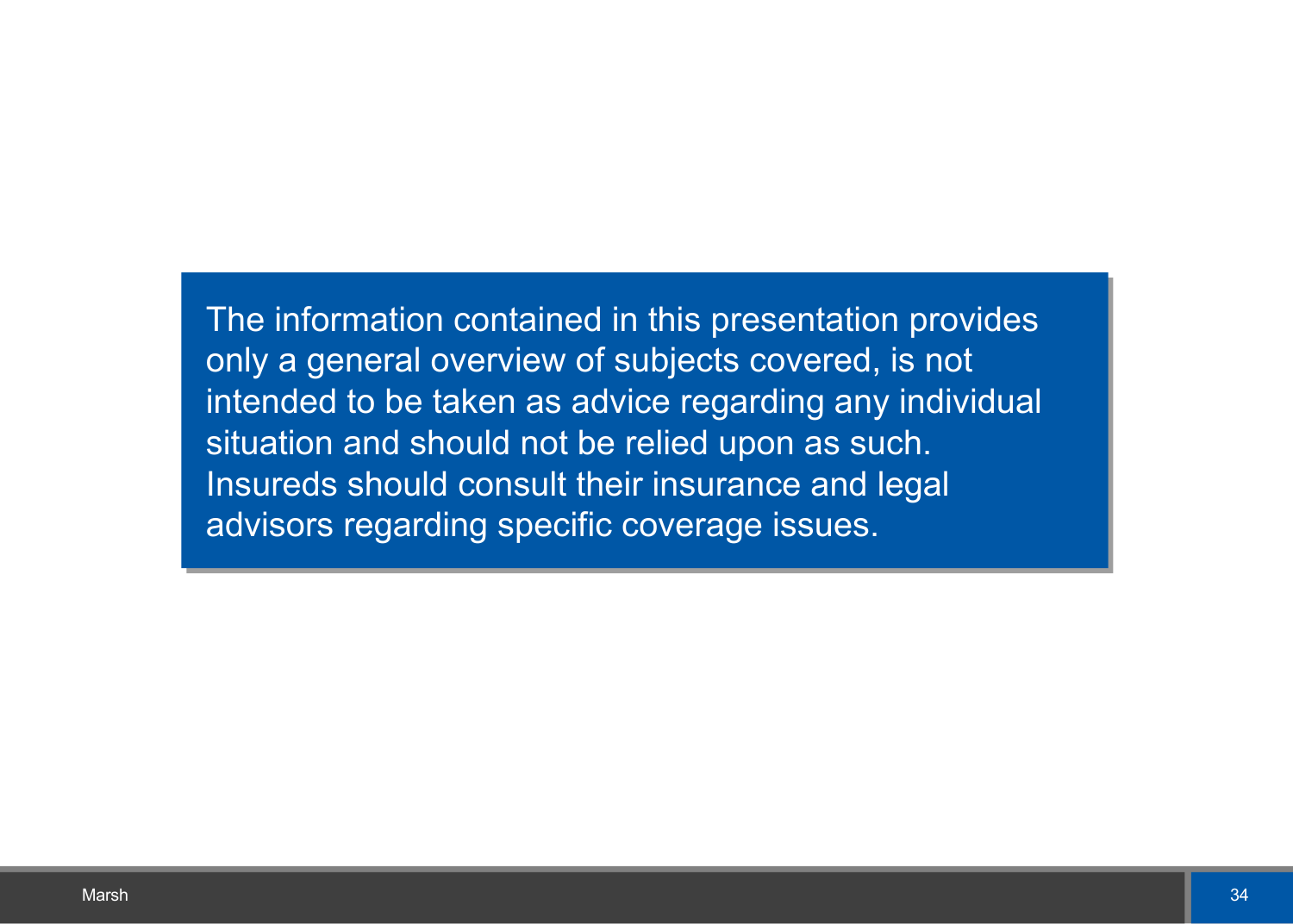#### **Disclaimer**

The information contained herein is based on sources we believe reliable, but we did not verify nor do we guarantee its accuracy. It should be understood to be general risk management and insurance information only. Marsh makes no representations or warranties, expressed or implied, concerning the financial condition, solvency, or application of policy wordings of insurers or reinsurers nor does Marsh make any representations or warranty that coverages may be placed on terms acceptable to you. The information contained in this presentation provides only a general overview of subjects covered, is not intended to be taken as advice regarding any individual situation, and should not be relied upon as such. Statements concerning tax and/or legal matters should be understood to be general observations based solely on our experience as risk consultants and insurance brokers and should not be relied upon as tax and/or legal advice, which we are not authorized to provide. Insureds should consult their own qualified insurance, tax and/or legal advisors regarding specific risk management and insurance coverage issues. Marsh assumes no responsibility for any loss or damage sustained in reliance of this presentation.

Marsh is part of the family of MMC companies, including Guy Carpenter, Mercer, the Oliver Wyman Group (including Lippincott and NERA Economic Consulting), and Kroll.

The materials, data and/or methodologies used in this presentation are proprietary to Marsh. This document or any portion of the information it contains may not be copied or reproduced in any form without the permission of Marsh Canada Limited, except that clients of any of the companies of MMC need not obtain such permission when using this report for their internal purposes, so long as this page is included with all such copies or reproductions.

Copyright 2009 Marsh Canada Limited. All rights reserved.